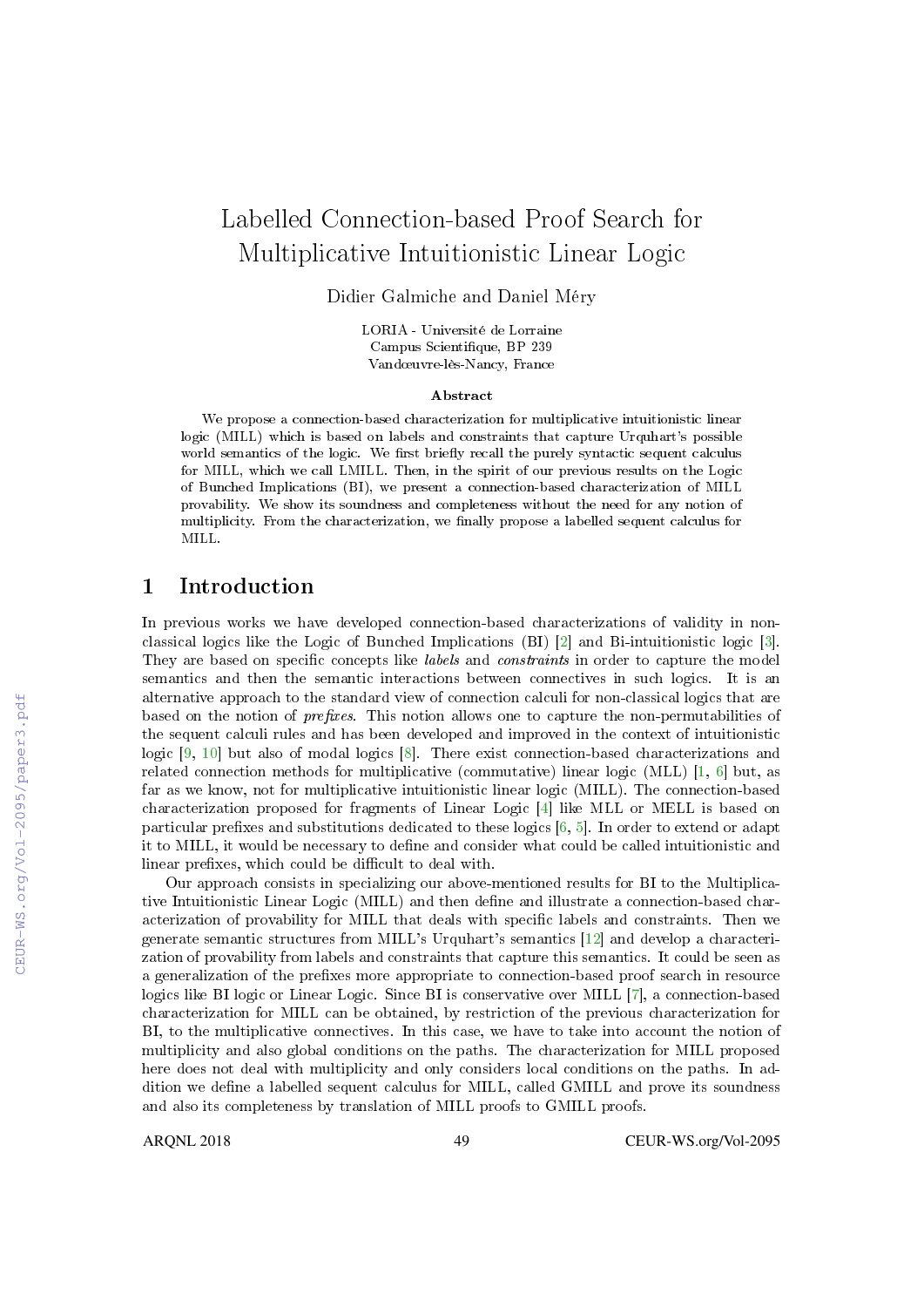$$
\frac{\Gamma \vdash C}{A \vdash A} ax \qquad \frac{\Gamma \vdash C}{\Gamma, 1 \vdash C} 1_L \qquad \frac{\vdash}{\vdash} 1_R
$$
\n
$$
\frac{\Gamma, A, B, \Delta \vdash C}{\Gamma, A * B, \Delta \vdash C} *_{L} \qquad \frac{\Gamma \vdash A \quad \Delta \vdash B}{\Gamma, \Delta \vdash A * B} *_{R}
$$
\n
$$
\frac{\Gamma \vdash A \quad \Delta, B \vdash C}{\Gamma, A \rightarrow B, \Delta \vdash C} *_{L} \qquad \frac{\Gamma, A \vdash B}{\Gamma \vdash A \rightarrow B} *_{R}
$$

Figure 1: Sequent Calculus for MILL

### 2 Multiplicative Intuitionistic Linear Logic

The propositional language of MILL consists of a denumerable set  $L = P, Q, \ldots$  of propositional letters, the multiplicative unit 1 and the multiplicative connectives  $*$  and  $-*$ .  $\mathcal{P}(L)$ , the collection of MILL propositions over  $L$ , is given by the following inductive definition:

$$
A ::= P | 1 | A * A | A \rightarrow A.
$$

Let us remark that since the forthcoming connection-based characterization of MILL-provability is inspired by our previous work on BI [2], we do not use the more widespread symbols  $\otimes$  and −◦ to denote multiplicative conjunction and implication and rather stick with the star and magic-wand notations of these connectives.

Judgements of MILL are sequents of the form  $\Gamma \vdash A$ , where A is a proposition and Γ, called the context, is a (possibly empty) multiset of formulas.

The standard sequent calculus for MILL, which we call  $LMILL<sup>1</sup>$ , is given in Figure 1. One difficulty with such a calculus lies in the fact that the rules for left-implication and rightconjunction both require context splitting from conclusion to premises. Making relevant choices when context-splitting is required is crucial for the efficiency of backward proof-search.

The semantics we use for MILL models is a possible worlds semantics à la Kripke, mainly inspired from the operational semantics of Urquhart  $[12]$ . Let us recall it briefly.

**Definition 1** (MILL-frame). A MILL-frame is a partially ordered commutative monoid  $\mathcal{M} =$  $\langle M, \cdot, e, \sqsubseteq \rangle$ , in which M is a set of worlds and  $\sqsubseteq$  is compatible with  $\cdot$ , i.e.:

$$
\forall m \forall n \in M. \text{ if } m \subseteq n \text{ and } m' \subseteq n' \text{ then } m \cdot m' \subseteq n \cdot n'.
$$

**Definition 2** (MILL-interpretation). A MILL-intepretation is a function  $\llbracket - \rrbracket : L \rightarrow \mathcal{P}(M)$ that satisfies Kripke monotonicity, i.e.:

$$
\forall m, n \in M. \text{ if } m \subseteq n \text{ and } m \in [\![P]\!]
$$
 then  $n \in [\![P]\!]$ .

**Definition 3** (MILL-model). Let  $\mathcal{P}(L)$  be the collection of MILL propositions over a language L of propositional letters, a MILL-model is a structure  $\mathcal{R} = \langle M, \cdot, e, \sqsubseteq, \llbracket -\rrbracket, \models \rangle$ , in which  $\langle M, \cdot, e, \sqsubseteq \rangle$  is a MILL-frame,  $\llbracket - \rrbracket$  is a MILL-interpretation, and  $\models$  is a forcing relation on  $M \times \mathcal{P}(L)$  satisfying the following conditions:

•  $m \models P$  iff  $m \in \llbracket P \rrbracket$ 

<sup>&</sup>lt;sup>1</sup> In the spirit of LJ and LK for intuitionistic and classic logic, although LMILL has no labels.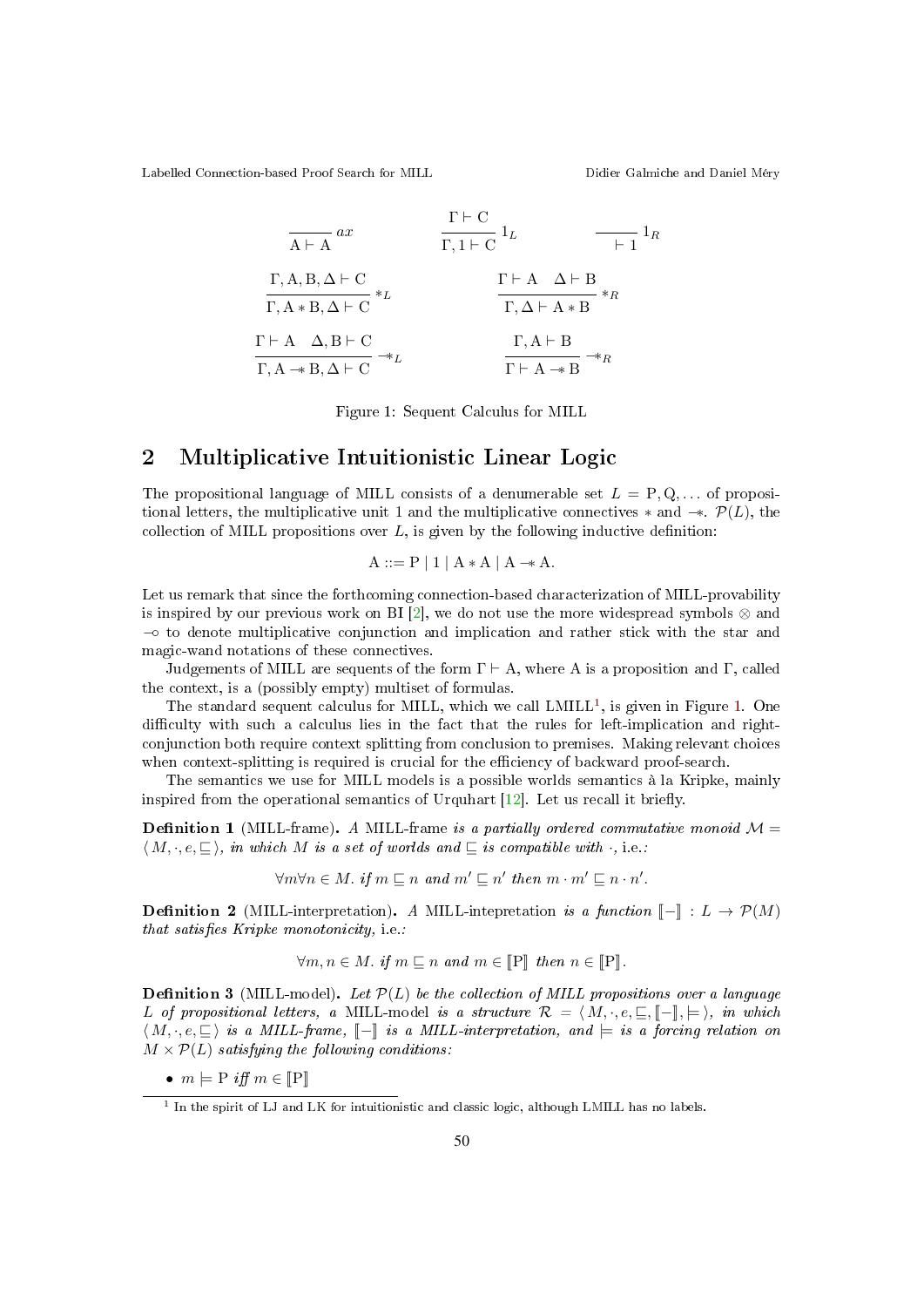- $m \models 1$  iff  $e \sqsubseteq m$
- $m \models A * B$  iff there exist  $n_1, n_2 \in M$  such that  $n_1 \cdot n_2 \sqsubseteq m$ ,  $n_1 \models A$  and  $n_2 \models B$
- $m \models A \rightarrow B$  iff, for all  $n_1, n_2 \in M$ , if  $n_1 \models A$  and  $m \cdot n_1 \sqsubseteq n_2$  then  $n_2 \models B$ .

**Definition 4** (MILL-validity). Let  $R$  be MILL-model. A formula A is valid in  $R$ , written  $\mathcal{R} \models A$ , iff  $e \models A$ . A is valid, written,  $\models A$ , iff  $\mathcal{R} \models A$  for all models  $\mathcal{R}$ . A finite set of formulas { $A_1, \ldots, A_n$ } entails a formula B, written  $A_1, \ldots, A_n \models B$ , iff  $\models (A_1 * \ldots * A_n) \rightarrow B$ .

**Theorem 1** (Soundness and Completeness). For all formulas  $A$ ,  $\models A$  iff  $\vdash A$ .

### 3 Labelled Connections for MILL

The connection-based characterization of MILL-provability we dene in this paper is based on labels and constraints that capture the semantic properties of MILL-frames instead of capturing the syntactic properties (such as permutabilities, context-splitting or linearity) of the purely syntactic sequent calculus LMILL as the standard prex-based approach does for IL or MLL [5, 6, 13]. We already successfully used a similar approach for BI  $[2]$ , and since BI is conservative w.r.t. MILL  $[7]$ , the characterization in  $[2]$  also applies to MILL. However, although the characterization for MILL presented in this paper can indeed be seen as a refinement of the one given for BI, its improvements are two-fold: firstly, it does not need any notion of multiplicity and, secondly, it is local in that the conditions for characterizing provability are not stated w.r.t. the global set of atomic paths but w.r.t. each atomic path individually. The locality of the characterization is a key step towards implementing a memory-space efficient depth-first path-reduction strategy in a future connection-based prover for MILL. Indeed global conditions would require us to keep the whole set of atomic paths in memory while checking provability conditions. Since the number of atomic paths can grow exponentially large with the size of a formula, local conditions are preferable if one wants to make a more efficient use of the memory space (linear in the size of the initial formula).

#### 3.1 Labels and Constraints

Given an alphabet C (for example a, b, c,  $\dots$ ),  $C_0$ , the set of *atomic labels over* C, is defined as the set C extended with the unit symbol  $\epsilon$ . We then define  $\mathcal{L}C$ , the set of labels over C, as the smallest set containing  $C_0$ , and closed under composition  $(x, y \in \mathcal{LC})$  implies  $xy \in \mathcal{LC}$ ). Labels are considered up to associativity, commutativity and identity w.r.t.  $\epsilon$ . Therefore, *aabcc*, *chaca* and  $cbcaae$  are simply regarded as equivalent.

A *label constraint* is an expression  $x \leq y$  where x and y are labels. A constraint of the form  $x \leq x$  is called an *axiom* and we write  $x = y$  to express that  $x \leq y$  and  $y \leq x$ . We use the following inference rules for reasoning on constraints:

$$
\frac{x \le z \le y}{x \le x} \qquad \qquad \frac{x \le z \le y}{x \le y} \qquad T \qquad \qquad \frac{x \le y \quad x' \le y'}{x x' \le y y'} \qquad F
$$

The R and T rules formalize the reflexivity and transitivity of  $\leq$  while the F rule corresponds to the functoriality (also called compatibility) of label-composition w.r.t.  $\leq$ . In this formal system, given a constraint k and a set of constraints H, we write  $H \approx k$  if there is a deduction of k from H. The notation  $H \approx K$ , where K is a non-empty set of constraints, means that for all  $k \in K$ ,  $H \approx k$ .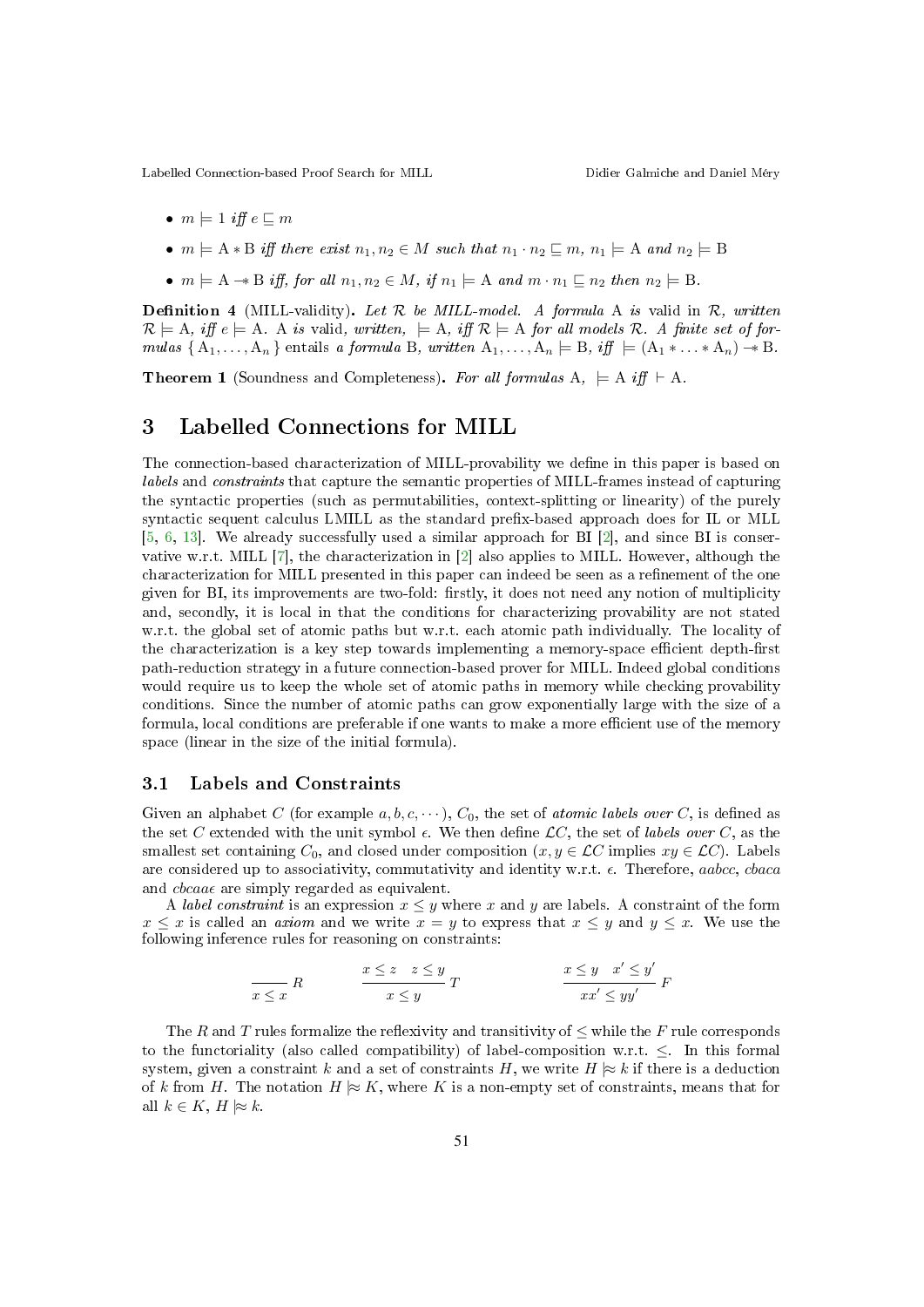#### 3.2 Labelled Indexed Formula Tree

Here we recall the standard notions coming from previous matrix-characterizations of provability [6, 13]. A decomposition tree of a formula A is its representation as a syntactic tree with nodes called *positions*. A position u exactly identifies a subformula of A denoted  $f(u)$ . An *atomic position* is a position for an atomic formula. If  $u$  is a non-atomic position the principal connective of  $f(u)$  is denoted  $c(u)$ . Moreover such a position corresponds to an internal node and we denote  $[u]_i$  with  $i \in \{1,2\}$  the position of the *i*-th child of the node corresponding to u and then  $[u]_{\star} = \{v \mid (\exists i \in \mathbb{N})(v = [u]_i)\}\.$  If u is not a root position we say that u is of rank  $r(u) = i$  if u is the *i*-th child of its father position denoted by  $[u]_0$ .

The decomposition tree induces a partial order  $\ll$  on the positions such that the root is the least element and if  $u \ll v$  then u dominates v in the tree or in the formula (from now on we do not distinguish a formula A from its decomposition tree). Then we denote  $[u] \uparrow$  the set  $\{v \mid v \in A \text{ and } v \ll u\}$  of upward positions of u and  $[u] \downarrow$  the set  $\{v \mid v \in A \text{ and } u \ll v\}$  of its downward positions. The notations  $[\cdot] \uparrow$  and  $[\cdot] \downarrow$  are easily generalized to a set s of positions by  $[s] \uparrow = \{ u \mid u \in [v] \uparrow \text{ and } v \in s \}$  and  $[s] \downarrow = \{ u \mid u \in [v] \downarrow \text{ and } v \in s \}.$ 

For each position, we assign a polarity  $pol(u)$  but also a principal type  $ptyp(u)$  and a secondary type  $styp(u)$ . Therefore, we have different principal types depending on the connective and the associated polarity. We define two principal types named  $\pi_{\alpha}, \pi_{\beta}$ . Given a set of positions p,  $P_{\alpha}(p) = \{u \mid u \in p \text{ and } ptyp(u) = \pi_{\alpha}\}\$ is the set of positions of type  $\pi_{\alpha}$  and  $P_{\beta}(p) = \{ u \mid u \in p \text{ and } ptyp(u) = \pi_{\beta} \}$  is the set of positions of type  $\pi_{\beta}$ .

Moreover we consider the following sets of secondary type positions: for i in  $\{1,2\}$ ,  $S_{\alpha i}(p)$  $\{u \mid u \in p \text{ and } \text{styp}(u) = \pi_{\alpha_i}\}, S_{\beta_i}(p) = \{u \mid u \in p \text{ and } \text{styp}(u) = \pi_{\beta_i}\}$  and  $S_{\alpha}(p) =$  $S_{\alpha 1}(p) \cup S_{\alpha 2}(p)$ ,  $S_{\beta}(p) = S_{\beta 1}(p) \cup S_{\beta 2}(p)$ .

Depending on the principal type, we associate a label  $slab(u)$  and sometimes a constraint  $kon(u)$  to a position u. Such a label is either a position or a position with a tilde in order to identify the formula that introduced the label. We define constraints in order to capture contextsplitting. The labelled signed formula lsf(u) of a position u is a triple  $(slab(u), f(u), pol(u))$ and is denoted  $f(u)^{pol(u)}$  :  $slab(u)$ . The construction of an indexed formula tree is obtained by inductively applying the rules described in Figure 2.

| lsf(u)                             | ptyp(u)        | kon(u)              | $lsf(u_1)$ | $lsf(u_2)$                   |
|------------------------------------|----------------|---------------------|------------|------------------------------|
| $(A \rightarrow B)^0 : x$          | $\pi_{\alpha}$ | $xu \leq \tilde{u}$ | $A^1: u$   | $B^0$ : $\tilde{u}$          |
| $(A * B)^1 : x$                    | $\pi_{\alpha}$ | $u\tilde{u} \leq x$ | $A^1: u$   | $B^1$ : $\tilde{u}$          |
| $(A \twoheadrightarrow B)^{1}$ : x | $\pi_{\beta}$  | $xu \leq \tilde{u}$ | $A^0: u$   | $\mathrm{B}^1$ : $\tilde{u}$ |
| $(A * B)^0 : x$                    | $\pi_{\beta}$  | $u\tilde{u} \leq x$ | $A^0: u$   | $B^0$ : $\tilde{u}$          |

Figure 2: Signed formulae for MILL

For a given formula A the root position  $a_0$  has a polarity  $pol(a_0) = 0$ , a label  $slab(a_0) = \epsilon$ and the signed formula  $(A)^0$ :  $\epsilon$  where  $\epsilon$  is the identity of label composition.  $u_1$  and  $u_2$  are respectively the first and second subpositions. The principal type of a position  $u$  depends on its principal connective and polarity.

The constraints associated to  $\pi_{\alpha}$ -positions are called *assertions* while those associated to  $\pi_{\beta}$ -positions are called *requirements*. The atomic labels introduced by positions of principal type  $\pi_{\alpha}$  (resp.  $\pi_{\beta}$ ) are called constants (resp. variables). Given a set of positions p, the associated sets of assertions and requirements are  $\mathcal{K}_{\alpha}(p) = \{ \text{kon}(u) \mid u \in P_{\alpha}(p) \}$  and  $\mathcal{K}_{\beta}(p) =$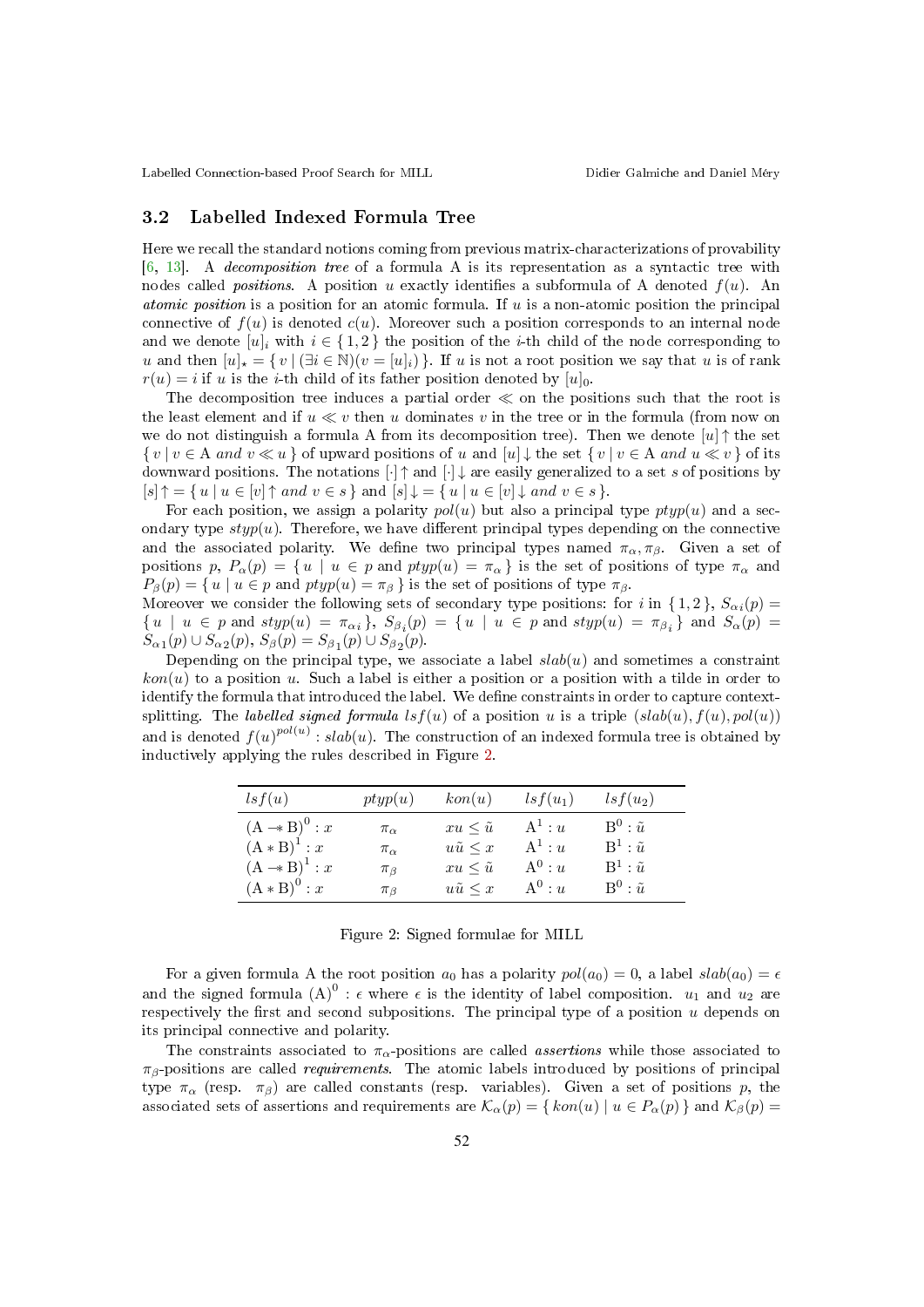|                  | $Q^0: a_4 \quad R^1: \tilde{a}_4$<br>${\rm P}^1$ : $a_1$<br>$\ast^1$ : $a_0$ | $Q^1: a_{11} R^0: \tilde{a}_{11}$<br>$P^0: a_9 \rightarrow^0 : a_9$<br>$-*^1: a_3 \quad S^1: a_3$<br>$\ast^0$ : $a_8$<br>$S^0$ : $\tilde{a}_8$<br>$\ast^1 : \tilde{a}_1$<br>$*^0$ : $\tilde{a}_0$<br>$\twoheadrightarrow^0$ : $\epsilon$ | $a_5$<br>$a_6$<br>$\boldsymbol{a}_4$<br>$a_2$<br>$a_3$<br>$a_1$ | $a_7$<br>$a_0$              | $a_{12}$<br>$\boldsymbol{a}_{10}$<br>$a_9$ | $a_{13}$<br>$a_{11}$<br>$\,a_{14}\,$<br>$a_8$ |
|------------------|------------------------------------------------------------------------------|------------------------------------------------------------------------------------------------------------------------------------------------------------------------------------------------------------------------------------------|-----------------------------------------------------------------|-----------------------------|--------------------------------------------|-----------------------------------------------|
| $\boldsymbol{u}$ | pol(u)                                                                       | f(u)                                                                                                                                                                                                                                     | ptyp(u)                                                         | style(u)                    | slab(u)                                    | kon(u)                                        |
| $a_0$            | $\boldsymbol{0}$                                                             | $(P * ((Q \rightarrow R) * S)) \rightarrow ((P * (Q \rightarrow R)) * S)$                                                                                                                                                                | $\pi_{\alpha}$                                                  |                             | $\epsilon$                                 | $\epsilon a_0 \leq \tilde{a}_0$               |
| $a_1$            | 1                                                                            | $P * ((Q \rightarrow R) * S)$                                                                                                                                                                                                            | $\pi_{\alpha}$                                                  | $\pi_{\alpha 1}$            | $a_0$                                      | $a_1\tilde{a}_1\leq a_0$                      |
| a <sub>2</sub>   | $\mathbf{1}$                                                                 | P                                                                                                                                                                                                                                        |                                                                 | $\pi_{\alpha}$ <sub>1</sub> | $a_1$                                      |                                               |
| $a_3$            | $\mathbf{1}$                                                                 | $(Q \rightarrow R) * S$                                                                                                                                                                                                                  | $\pi_{\alpha}$                                                  | $\pi_{\alpha\,2}$           | $\tilde{a}_1$                              | $a_3\tilde{a}_3\leq \tilde{a}_1$              |
| $a_4$            | $\mathbf 1$                                                                  | $Q \rightarrow R$                                                                                                                                                                                                                        | $\pi_{\beta}$                                                   | $\pi_{\alpha 1}$            | $a_3$                                      | $a_3a_4 \leq \tilde{a}_4$                     |
| $a_5$            | $\boldsymbol{0}$                                                             | Q                                                                                                                                                                                                                                        |                                                                 | $\pi_{\beta_1}$             | $a_4$                                      |                                               |
| $a_6$            | 1                                                                            | $_{\rm R}$                                                                                                                                                                                                                               |                                                                 | $\pi_{\beta_{2}}$           | $\tilde{a}_4$                              |                                               |
| $a_7$            | $\mathbf 1$                                                                  | S                                                                                                                                                                                                                                        |                                                                 | $\pi_{\alpha}$ <sub>2</sub> | $\tilde{a}_3$                              |                                               |
| $a_8$            | $\overline{0}$                                                               | $(P*(Q \rightarrow R))*S$                                                                                                                                                                                                                | $\pi_{\beta}$                                                   | $\pi_{\alpha}$ <sub>2</sub> | $\tilde{a}_0$                              | $a_8\tilde{a}_8\leq \tilde{a}_0$              |
| $a_9$            | $\boldsymbol{0}$                                                             | $P * (Q \rightarrow R)$                                                                                                                                                                                                                  | $\pi_{\beta}$                                                   | $\pi_{\beta_1}$             | $a_8$                                      | $a_9\tilde{a}_9\leq a_8$                      |
| $a_{10}$         | $\overline{0}$                                                               | P                                                                                                                                                                                                                                        |                                                                 | $\pi_{\beta_1}$             | $a_9$                                      |                                               |
| $a_{11}$         | $\overline{0}$                                                               | $Q \rightarrow R$                                                                                                                                                                                                                        | $\pi_{\alpha}$                                                  | $\pi_{\beta_2}$             | $\tilde{a}_9$                              | $\tilde{a}_9a_{11} \leq \tilde{a}_{11}$       |
| $a_{12}$         | 1                                                                            | Q                                                                                                                                                                                                                                        |                                                                 | $\pi_{\alpha}$ <sub>1</sub> | $a_{11}$                                   |                                               |
| $a_{13}$         | $\boldsymbol{0}$                                                             | $\rm R$                                                                                                                                                                                                                                  |                                                                 | $\pi_{\alpha}$ <sub>2</sub> | $\tilde{a}_{11}$                           |                                               |
| $a_{14}$         | 0                                                                            | S                                                                                                                                                                                                                                        |                                                                 | $\pi_{\beta_2}$             | $\tilde{a}_8$                              |                                               |

Figure 3: Indexed formula tree of  $(P * ((Q \rightarrow R) * S)) \rightarrow ((P * (Q \rightarrow R)) * S)$ 

 $\{ kon(u) \mid u \in P_{\beta}(p) \}$  respectively. The associated sets of constants and variables are then defined as  $\Sigma_{\alpha}(p) = \{x \mid x \text{ occurs in } \mathcal{K}_{\alpha}(p)\}\$  and  $\Sigma_{\beta}(p) = \{x \mid x \text{ occurs in } \mathcal{K}_{\beta}(p)\}\$ . We set  $\Sigma_{\alpha\beta}(p) = \Sigma_{\alpha}(p) \cup \Sigma_{\beta}(p)$  and define  $\mathcal{L}_{\alpha}(p)$ ,  $\mathcal{L}_{\beta}(p)$  and  $\mathcal{L}_{\alpha\beta}(p)$  as the sets of atomic and compound labels generated by  $\Sigma_{\alpha}(p)$ ,  $\Sigma_{\beta}(p)$  and  $\Sigma_{\alpha\beta}(p)$  respectively. For readability, we omit the set of positions  $p$  in notations whenever  $p$  is the set  $\mathcal{P}os$  of all positions.

#### 3.2.1 An Example (part 1)

Let us consider the formula  $A \equiv (P * ((Q \rightarrow R) * S)) \rightarrow ((P * (Q \rightarrow R)) * S)$  that is represented as a syntax tree each node of which being identified with a position (see the tree at the righthand side of Figure 3). Moreover, we can associate an indexed formula tree (with labelled signed formulae as nodes), inductively built from  $(A)^0: \epsilon$  and the rules of Figure 2. This tree is the one at the lefthand side of Figure 3. In parallel, we have the generation of constraints for the positions of principal type  $\pi_\alpha$  and  $\pi_\beta$  (see  $kon(u)$  in the table of Figure 3). Then, in this case we can deduce that  $P_{\alpha} = \{a_0, a_1, a_3, a_{11}\}, P_{\beta} = \{a_4, a_8, a_9\}, S_{\alpha 1} = \{a_1, a_2, a_4, a_{12}\},$  $S_{\beta_1} = \{a_5, a_9, a_{10}\}, S_{\alpha_2} = \{a_3, a_7, a_8, a_{13}\}, S_{\beta_2} = \{a_6, a_{11}, a_{14}\}.$  In addition the assertions and requirements are

$$
\mathcal{K}_{\alpha} = \{ \epsilon a_0 \le \tilde{a}_0, a_1 \tilde{a}_1 \le a_0, a_3 \tilde{a}_3 \le \tilde{a}_1, \tilde{a}_9 a_{11} \le \tilde{a}_{11} \}
$$
  

$$
\mathcal{K}_{\beta} = \{ a_8 \tilde{a}_8 \le \tilde{a}_0, a_9 \tilde{a}_9 \le a_8, a_3 a_4 \le \tilde{a}_4 \}
$$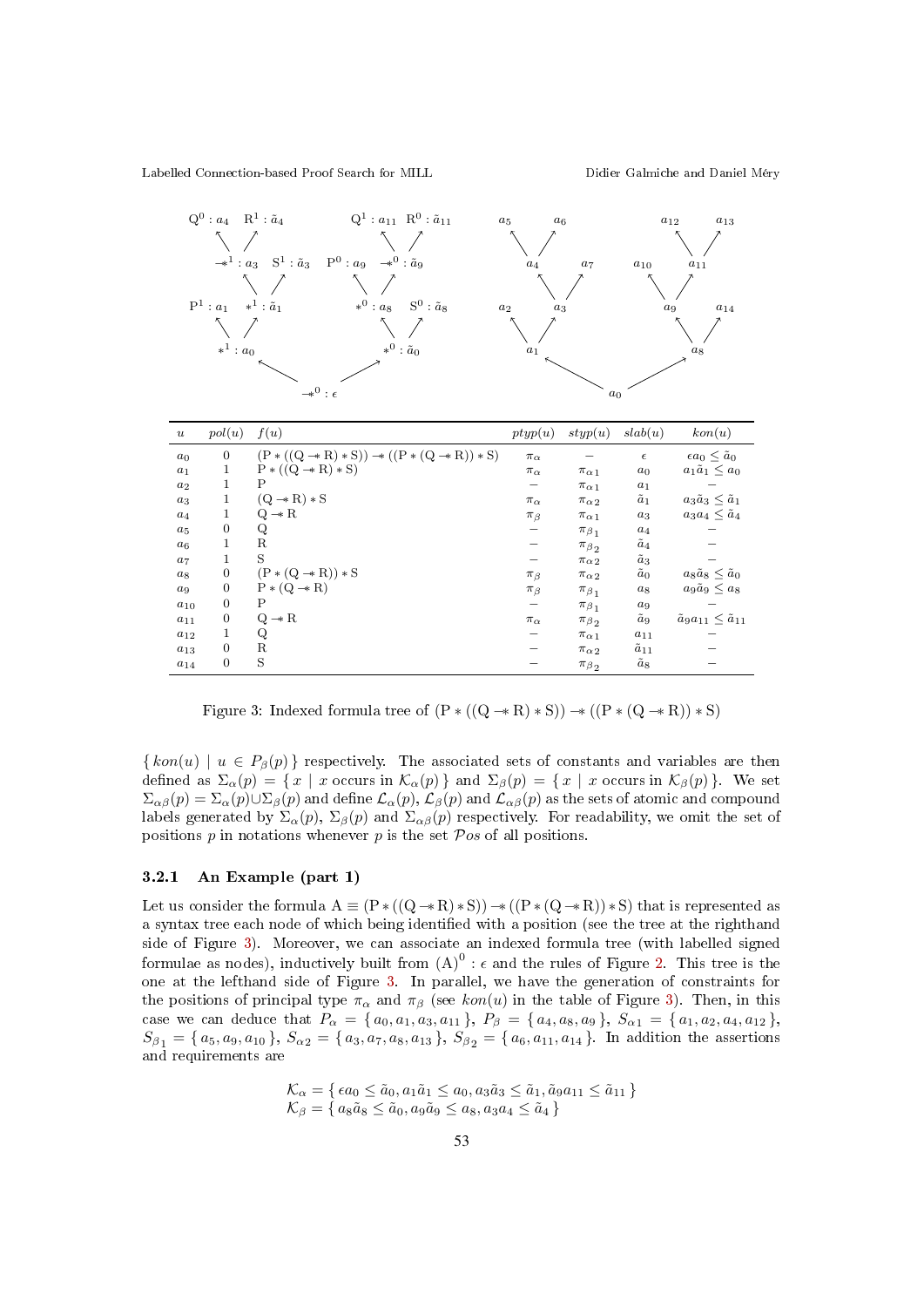

Figure 4: Path reduction with  $s = a_2, a_5, a_7$  and  $s' = a_2, a_6, a_7$ 

The constants and variables are

$$
\Sigma_{\alpha} = \{ a_0, \tilde{a}_0, a_1, \tilde{a}_1, a_3, \tilde{a}_3, a_{11}, \tilde{a}_{11} \} \qquad \Sigma_{\beta} = \{ a_4, \tilde{a}_4, a_8, \tilde{a}_8, a_9, \tilde{a}_9 \}.
$$

#### 3.3 Paths and Connections

In this section, we adapt the standard notions of path, connection and spanning set of connections in the context of labels and constraints.

**Definition 5** (Paths). Let A be an indexed formula. The set of paths in A is inductively defined as follows:

- 1.  $\{a_0\}$  is a path, where  $a_0$  is the root position.
- 2. If s is a path such that  $u \in s$  then
	- if  $ptyp(u) \in {\pi_\alpha}$  then  $s \setminus {u} \cup {\{u_1, [u]_2\}}$  is a path,
	- if  $ptyp(u) \in {\pi_\beta}$  } then  $s \setminus \{u\} \cup \{[u]_1\}$  and  $s \setminus \{u\} \cup \{[u]_2\}$  are paths<sup>2</sup>.

We say that a path  $s'$  in A is obtained from a path  $s$  by reduction on the indexed position  $u$ if it results from s using the second clause of Definition 5. An *atomic path* is a path that only contains atomic indexed positions. Consequently an atomic path is non-reducible and is always a leaf of a path reduction tree. A *configuration* of A is a finite set of paths in A.

**Definition 6** (Reduction). A reduction of an indexed formula A is a finite sequence  $(S_i)_{1 \leq i \leq n}$ of configurations in A such that  $S_{i+1}$  is obtained from  $S_i$  by reduction of a position u in a path s of  $S_i$  following Definition 5. We say that  $S_{i+1}$  is obtained by reduction of  $S_i$  of u in s. A reduction  $(S_i)_{1 \leq i \leq n}$  is said atomic if all the paths of  $S_n$  are atomic.

**Definition 7** (Connection). Let A be an indexed formula, a connection c in A is:

1. a pair  $\langle u, v \rangle$  of atomic positions such that  $f(u) = f(v)$ , pol(u) = 1 and pol(v) = 0, or

<sup>2</sup> Let us remark that the branching indicates non-determinism.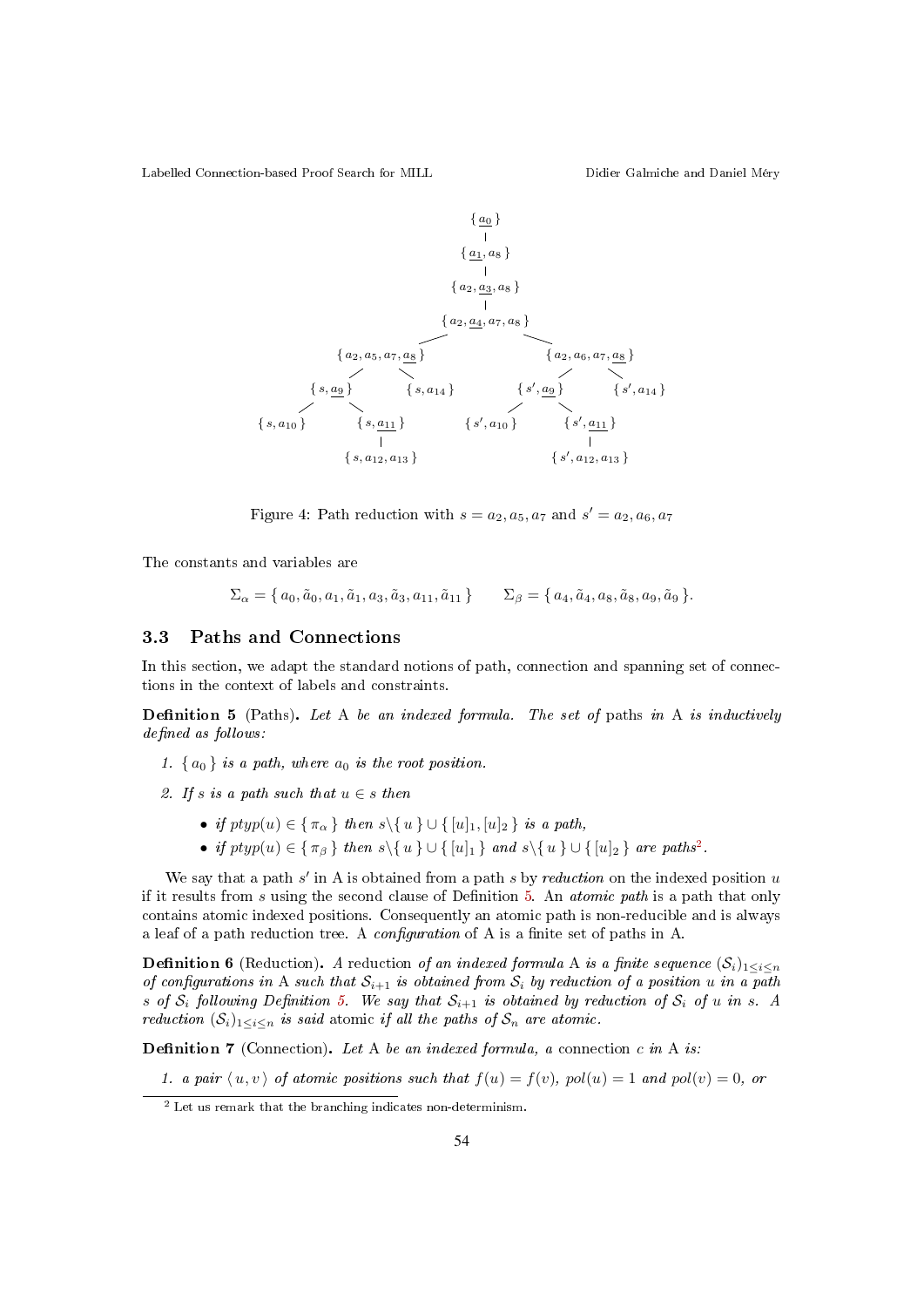2. a pair 
$$
\langle a_0, v \rangle
$$
 such that  $f(v) = 1$  and  $pol(v) = 0$ .

The first case corresponds to an atomic axiom rule  $(ax)$  in LMILL, while the second one corresponds to the rule  $1_R$ . Let us also note that the first position of a connection is the one with the positive polarity.

We denote Con the set of connections in A. The constraint  $kon(c)$  associated to a connection  $c = \langle u, v \rangle$  is defined as  $kon(c) = slab(u) \leq slab(v)$ . For a 1-connection  $c = \langle a_0, v \rangle$  we have  $kon(\langle a_0, v \rangle) = \epsilon \leq slab(v)$  since  $slab(a_0) = \epsilon$ . In order to distinguish these constraints from the assertions and requirements they are called *connection constraints*. Moreover, the notions of upward and downward positions are extended to connections as follows:  $c \uparrow = \{u, v\} \uparrow$  and  $c \downarrow = \{u, v\} \downarrow.$ 

**Definition 8** (MILL-cover). Let A be an indexed formula, a connection  $c = \langle u, v \rangle$  in A covers a path s in A, denoted  $c > s$ , if  $v \in s$  and  $(u \neq a_0 \Rightarrow u \in s)$ . Let S be a set of paths in A, a cover of S is a set  $C = \{ (s, \langle u, v \rangle) | s \in S \text{ and } \langle u, v \rangle \in \mathcal{C}$  and  $\langle u, v \rangle > s \}$  such that

 $(s, \langle u, v \rangle) \in C$  and  $(s, \langle u', v' \rangle) \in C \Rightarrow u = u'$  and  $v = v'$ .

A cover of A is a cover of the set of atomic paths in A.

#### 3.3.1 An Example (part 2)

The reduction of the initial path  $\{a_0\}$  results in six atomic paths as depicted in Figure 4. At each step, we indicate the position which is reduced with an underscore. For conciseness, we write s and s' as shortcuts for  $a_2, a_5, a_7$  and  $a_2, a_6, a_7$ . The set  $C =$ 

 $\{ (s_1,\langle a_2,a_{10} \rangle), (s_2,\langle a_{12}, a_5 \rangle), (s_3,\langle a_7,a_{14} \rangle), (s_4,\langle a_2,a_{10} \rangle), (s_5,\langle a_6,a_{13} \rangle), (s_6,\langle a_7,a_{14} \rangle) \}$ 

covers all atomics paths. Indeed,  $\langle a_2, a_{10} \rangle$  covers paths  $s_1$  and  $s_4$ ,  $\langle a_{12}, a_5 \rangle$  covers the path  $s_2$ ,  $\langle a_7, a_{14} \rangle$  covers the path  $s_3$  and  $s_6, \langle a_6, a_{13} \rangle$  covers the path  $s_5$ . We observe that connections  $\langle a_2, a_{10} \rangle$  and  $\langle a_7, a_{14} \rangle$  cover two atomic paths at the same time.

#### 3.4 Characterizing MILL-Provability

In this section we define a connection-based characterization of MILL-provability which relies on the notions of substitution and certification.

**Definition 9** (Substitution). Let A be an indexed formula. A substitution for A is an application  $\sigma : \Sigma_{\beta} \to \mathcal{L}_{\alpha}$ , that can be extended to labels and constraints as follows:

- $x\sigma = x$  if x is a constant or if  $x = \epsilon$ ,
- $(x \circ y)\sigma = x\sigma \circ y\sigma$ ,
- $(x \leq y) \sigma = x \sigma \leq y \sigma$ .

Moreover a substitution  $\sigma$  for an indexed formula A induces an *instantiation relation* on indexed positions, denoted ≺, such that

$$
(\forall u, v \in \mathcal{P}os)(u \prec v \text{ iff } v \in P_{\beta} \text{ and } (u \subseteq v\sigma \text{ or } \tilde{u} \subseteq v\sigma).
$$

**Definition 10** (Certification). Let A be an indexed formula. A certification for A is an application  $\gamma: P_\beta \to \wp(P_\alpha)$  that associates a set of  $\pi_\alpha$ -positions with any  $\pi_\beta$ -position in A.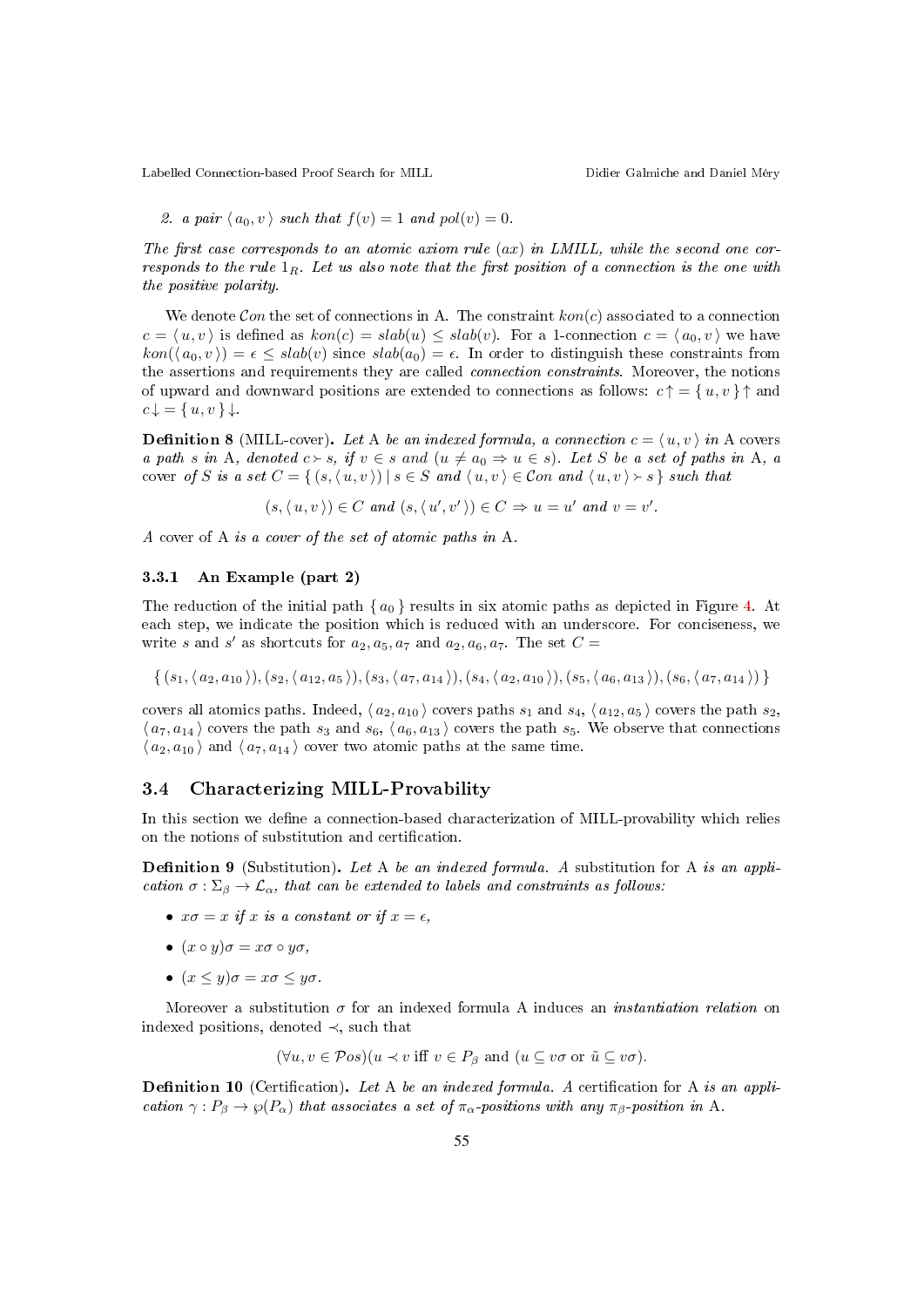A certification  $\gamma$  for an indexed formula A induces a *deduction relation* on indexed positions, denoted  $\sqsubset$ , such that

$$
(\forall u, v \in \mathcal{P}os)(u \sqsubset v \text{ iff } v \in P_{\beta} \text{ and } u \in v\gamma).
$$

An expression  $u \sqsubset v$  means that v is deduced from u (in A). The relations of domination, instantiation and deduction induce a *reduction relation*  $\lhd = (\ll \cup \prec \cup \sqsubset)^+$  where  $(\cdot)^+$  represents the transitive closure. An expression  $u \triangleleft v$  means that u must be reduced before v (in A). Now we can express the provability conditions in terms of connections.

**Definition 11** (Complementarity). Let s be a path in an indexed formula A and  $\sigma$  be a substitution, a connection c in A is complementary in s under  $\sigma$  if  $c > s$  and  $\mathcal{K}_{\alpha}(s \uparrow) \sigma \approx kon(c) \sigma$ . A path s is complementary under  $\sigma$  if there exists a connection that is complementary in s under  $\sigma$ . A cover C of a set of paths in A is complementary under  $\sigma$  if  $(\forall (s,c) \in C)$  c is complementary in s under  $\sigma$ .

**Definition 12** (Provability). A formula A is provable if there exist a cover C of the set of atomic paths of A, a substitution  $\sigma$  and a certification  $\gamma$  for A such that:

- 1. the reduction relation  $\leq$  is irreflexive,  $(C1)$
- 2.  $\forall (s, \langle u, v \rangle) \in C, \forall w \in P_{\beta}(s \uparrow), w\gamma \subseteq P_{\alpha}(s \uparrow),$  (C2)
- 3.  $\forall (s, \langle u, v \rangle) \in C, \forall w \in P_{\beta}(s \uparrow), k(w \gamma) \sigma \approx k(w) \sigma,$  (C3)
- 4.  $\forall (s, \langle u, v \rangle) \in C, \forall x \in \Sigma_{\beta}(s^{\uparrow}), x\sigma \in \mathcal{L}_{\alpha}(s^{\uparrow}),$  (C4)
- 5.  $\forall (s, \langle u, v \rangle) \in C, \langle u, v \rangle$  is complementary in s under  $\sigma$ . (C5)

The first condition induces the acyclicity of the graph associated to  $\triangleleft$  and then the existence of a reduction (decomposition) order of the formula A that respects the precedence constraints between  $\pi_{\alpha}$  and  $\pi_{\beta}$  positions. The second and third conditions ensure that, in an atomic path s, every requirement introduced by a position of principal type  $\pi_\beta$  must be introduced before the two positions of the connection that makes the path s complementary and should be certified by assertions corresponding to positions of principal type  $\pi_{\alpha}$  that can be reduced before this requirement in a reduction from the initial path { $a_0$  } to s. In a similar way the fourth condition means that each variable, introduced before reaching the connection that makes an atomic path complementary, is instantiated by a label composed from constants that can be reduced before this variable in a reduction from the initial path  $\{a_0\}$  to s.

#### 3.4.1 An Example (part 3)

The reduction path process from  $\{a_0\}$  provides the following atomic paths:  $s_1 = \{a_2, a_5, a_7, a_{10}\}, s_2 = \{a_2, a_5, a_7, a_{12}, a_{13}\}, s_3 = \{a_2, a_5, a_7, a_{14}\}, s_4 = \{a_2, a_6, a_7, a_{10}\},$  $s_5 = \{ a_2, a_6, a_7, a_{12}, a_{13} \}$  and  $s_6 = \{ a_2, a_6, a_7, a_{14} \}.$ From the following cover  $C =$ 

$$
\{ (s_1, \langle a_2, a_{10} \rangle), (s_2, \langle a_{12}, a_5 \rangle), (s_3, \langle a_7, a_{14} \rangle), (s_4, \langle a_2, a_{10} \rangle), (s_5, \langle a_6, a_{13} \rangle), (s_6, \langle a_7, a_{14} \rangle) \}
$$

we generate the set of constraints:

$$
\mathcal{K}_C = \{ (s_1, a_1 \le a_9), (s_2, a_{11} \le a_4), (s_3, \tilde{a}_3 \le \tilde{a}_8), (s_4, \tilde{a}_1 \le \tilde{a}_9), (s_5, \tilde{a}_4 \le \tilde{a}_{11})(s_6, \tilde{a}_3 \le \tilde{a}_8) \}.
$$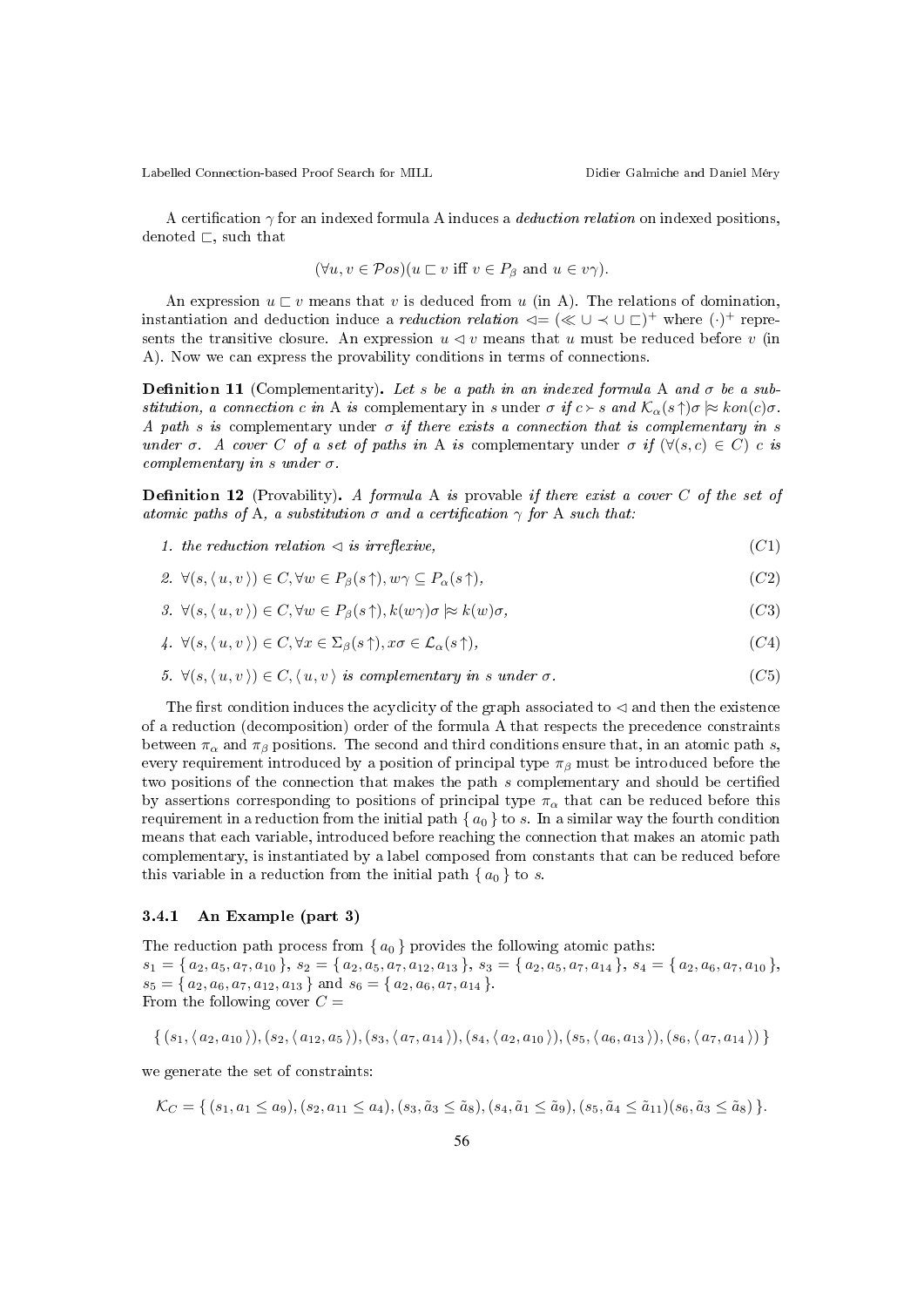Then we consider the substitution:

$$
a_9\sigma = a_1
$$
,  $a_4\sigma = a_{11}$ ,  $\tilde{a}_8\sigma = \tilde{a}_3$ ,  $\tilde{a}_4\sigma = \tilde{a}_{11}$ ,  $a_8\sigma = X$ ,  $\tilde{a}_9\sigma = Y$ 

Then we solve the following requirements:

- 1)  $\epsilon a_0 \leq \tilde{a}_0, a_1 \tilde{a}_1 \leq a_0, a_3 \tilde{a}_3 \leq \tilde{a}_1, Y a_{11} \leq \tilde{a}_{11} \approx a_3 a_{11} \leq \tilde{a}_{11}$
- 2)  $\epsilon a_0 \leq \tilde{a}_0, a_1 \tilde{a}_1 \leq a_0, a_3 \tilde{a}_3 \leq \tilde{a}_1, Y a_{11} \leq \tilde{a}_{11} \approx X \tilde{a}_3 \leq \tilde{a}_0$
- 3)  $\epsilon a_0 \leq \tilde{a}_0, a_1 \tilde{a}_1 \leq a_0, a_3 \tilde{a}_3 \leq \tilde{a}_1, Y a_{11} \leq \tilde{a}_{11} \approx a_1 Y \leq X$

From 1) we directly deduce  $Y = a_3$  and also  $a_4\gamma = \{a_{11}\}\.$  The requirement in 1) is the one of the position  $a_4$  and in order to verify it we use the assertion  $a_3a_{11} \leq \tilde{a}_{11}$  of position  $a_{11}$ . From 3) we deduce a trivial solution for X that is  $X = a_1 a_3$  and also that  $a_9 \gamma = \emptyset$ . Requirement 2) is verified because we have:

$$
\frac{a_1 \le a_1 \quad a_3 \tilde{a}_3 \le \tilde{a}_1}{\frac{a_1 a_3 \tilde{a}_3 \le a_1 \tilde{a}_1}{\frac{a_1 a_3 \tilde{a}_3 \le a_0}{\frac{a_1 a_3 \tilde{a}_3 \le a_0}{\frac{a_1 a_3 \tilde{a}_3 \le \tilde{a}_0}{\frac{a_1 a_3 \tilde{a}_3 \le \tilde{a}_0}{\frac{a_1 a_3 \tilde{a}_3 \le \tilde{a}_0}{\frac{a_1 a_3 \tilde{a}_3 \le a_0}{\frac{a_1 a_3 \tilde{a}_3 \le a_0}{\frac{a_1 a_2 a_3 \le a_0}{\frac{a_1 a_3 a_3 \le a_0}{\frac{a_1 a_3 a_3 \le a_0}{\frac{a_1 a_3 a_3 \le a_0}{\frac{a_1 a_3 a_3 \le a_0}{\frac{a_1 a_3 a_3 \le a_0}{\frac{a_1 a_3 a_3 \le a_0}{\frac{a_1 a_3 a_3 \le a_0}{\frac{a_1 a_3 a_3 \le a_0}{\frac{a_1 a_3 a_3 \le a_0}{\frac{a_1 a_3 a_3 \le a_0}{\frac{a_1 a_3 a_3 \le a_0}{\frac{a_1 a_3 a_3 \le a_0}{\frac{a_1 a_3 a_3 \le a_0}{\frac{a_1 a_3 a_3 \le a_0}{\frac{a_1 a_3 a_3 \le a_0}{\frac{a_1 a_3 a_3 \le a_0}{\frac{a_1 a_3 a_3 \le a_0}{\frac{a_1 a_3 a_3 \le a_0}{\frac{a_1 a_3 a_3 \le a_0}{\frac{a_1 a_3 a_3 \le a_0}{\frac{a_1 a_3 a_3 \le a_0}{\frac{a_1 a_3 a_3 \le a_0}{\frac{a_1 a_3 a_3 \le a_0}{\frac{a_1 a_3 a_3 \le a_0}{\frac{a_1 a_3 a_3 \le a_0}{\frac{a_1 a_3 a_3 \le a_0}{\frac{a_1 a_3 a_3 \le a_0}{\frac{a_1 a_3 a_3 \le a_0}{\frac{a_1 a_3 a
$$

and then we deduce  $a_8\gamma = \{a_0, a_1, a_3\}$  since  $\epsilon a_0 \leq \tilde{a}_0$ ,  $a_1\tilde{a}_1 \leq a_0$ ,  $a_3\tilde{a}_3 \leq \tilde{a}_1$  are the respective assertions of  $a_0, a_1, a_3$ .

In order to verify the conditions  $(C2)$  to  $(C5)$ , let us consider the following table:

| $(s, \langle u, v \rangle)$                        | $P_{\beta}(\{u,v\}\uparrow)$ | $P_{\alpha}(s\,\uparrow)$ | $\Sigma_{\beta}(\{u,v\}\uparrow)$ | $\Sigma_{\alpha}(s\,\uparrow)$                                            |
|----------------------------------------------------|------------------------------|---------------------------|-----------------------------------|---------------------------------------------------------------------------|
| $(s_1, (a_2, a_{10}))$                             | $a_8, a_9$                   | $a_0, a_1, a_3$           | $a_8, a_8, a_9, a_9$              | $a_0, a_0, a_1, a_1, a_3, a_3$                                            |
| $(s_2,\langle\,a_{12},a_5\,\rangle)$               | $a_4, a_8, a_9$              | $a_0, a_1, a_3, a_{11}$   | $a_4, a_4, a_8, a_8, a_9, a_9$    | $\tilde{a}_0, a_1, \tilde{a}_1, a_3, \tilde{a}_3, a_{11}, \tilde{a}_{11}$ |
| $(s_3, \langle a_7, a_{14} \rangle)$               | $a_8, a_9$                   | $a_0, a_1, a_3$           | $a_8, a_8$                        | $a_0, \tilde{a}_0, a_1, \tilde{a}_1, a_3, \tilde{a}_3$                    |
| $(s_4, (a_2, a_{10}))$                             | $a_8, a_9$                   | $a_0, a_1, a_3$           | $a_8, a_8, a_9, a_9$              | $a_0, a_0, a_1, a_1, a_3, a_3$                                            |
| $\langle s_5, \langle a_6, a_{13} \rangle \rangle$ | $a_4, a_8, a_9$              | $a_0, a_1, a_3, a_{11}$   | $a_4, a_4, a_8, a_8, a_9, a_9$    | $\tilde{a}_0, a_1, \tilde{a}_1, a_3, \tilde{a}_3, a_{11}, \tilde{a}_{11}$ |
| $\langle s_6, \langle\, a_7, a_{14}\,\rangle)$     | $a_8, a_9$                   | $a_0, a_1, a_3$           | $a_8, \tilde{a}_8$                | $a_0, \tilde{a}_0, a_1, \tilde{a}_1, a_3, \tilde{a}_3$                    |

We have  $a_9\gamma = \emptyset \subseteq P_\alpha(s\uparrow)$  for all paths  $s \in \{s_1, s_2, s_4, s_5, s_6\}$  and  $a_8\gamma = \{a_0, a_1, a_3\} \subseteq P_\alpha(s\uparrow)$ for all paths  $s \in \{s_1, \ldots s_6\}$ . Moreover, for all paths  $s \in \{s_2, s_5\}$ ,  $a_4\gamma = \{a_{11}\} \subseteq P_\alpha(s\uparrow)$ . Then the condition (C2) is verified. In addition, for all paths  $s \in \{s_1, s_2, s_4, s_5\}$  we have  $a_9\sigma = a_1 \in \mathcal{L}_{\alpha}(s\uparrow)$  and  $\tilde{a}_9\sigma = a_3 \in \mathcal{L}_{\alpha}(s\uparrow)$  for all paths  $s \in \{s_1, s_2, s_3, s_4, s_5, s_6\}$  we have  $a_8\sigma = a_1a_3 \in \mathcal{L}_{\alpha}(s\uparrow)$  and  $\tilde{a}_8\sigma = \tilde{a}_3 \in \mathcal{L}_{\alpha}(s\uparrow)$ , and for all paths  $s \in \{s_2, s_5\}$  we have  $a_4\sigma = a_{11} \in \mathcal{L}_{\alpha}(s\uparrow)$  and  $\tilde{a}_4\sigma = \tilde{a}_{11} \in \mathcal{L}_{\alpha}(s\uparrow)$ .

The last thing to do is to compute the reduction relation  $\triangleleft$  that is obtained by the transitive closure of the domination relation  $\ll$ , the instantiation relation  $\sqsubset$  and the deduction relation  $\sqsubset$ . The instantiation relation induced by  $\sigma$  is

$$
a_1 \sqsubset a_9, a_3 \sqsubset a_9, a_1 \sqsubset a_8, a_{11} \sqsubset a_4
$$

and the deduction relation induced by  $\gamma$  is

$$
a_0 \sqsubset a_8, a_1 \sqsubset a_8, a_3 \sqsubset a_8, a_{11} \sqsubset a_4.
$$

The reduction relation  $\triangleleft$  is represented in Figure 5. As the graph is acyclic, A is valid in MILL.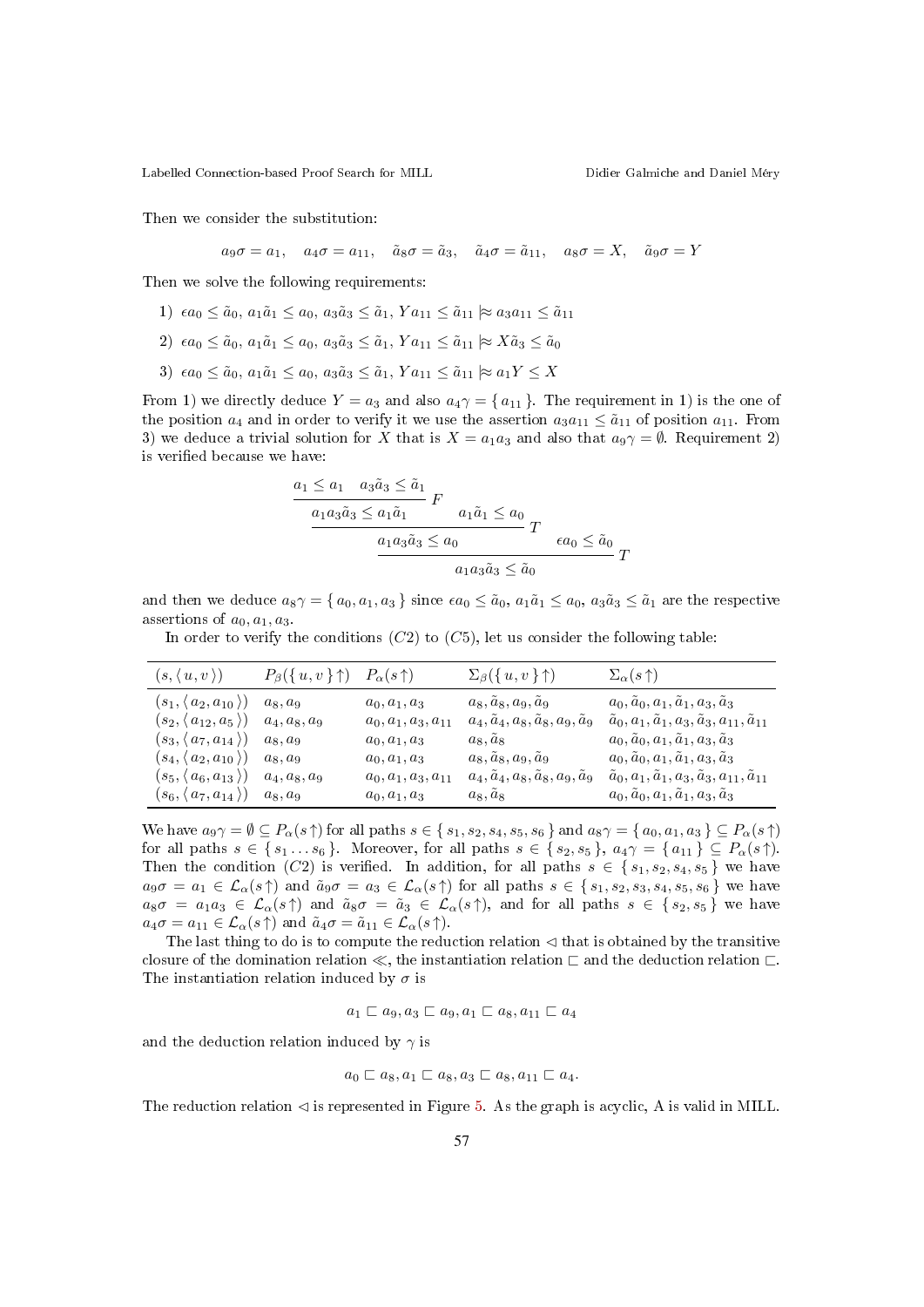

Figure 5: Reduction order for  $(P * ((Q \rightarrow R) * S) \rightarrow ((P * (Q \rightarrow R)) * S)$ 

### 4 Properties of the Characterization

In this section we prove the soundness and completeness of characterization given in Definition 12. The completeness is proved by showing that any formula provable in the LMILL sequent calculus is also provable according to the connection-based characterization (CMILL-provable).

**Definition 13** (Complete reduction). Let A be an indexed formula and C be a cover of A, a reduction  $(S_i)_{1 \leq i \leq n}$  in A is complete for C if C is a cover of  $S_n$ .

**Definition 14** (Proper reduction). Let A be an indexed formula and  $\sigma$  be a substitution for A, a reduction  $(\mathcal{S}_i)_{1 \leq i \leq n}$  is  $\sigma$ -proper iff

- 1.  $\forall S \in (\mathcal{S}_i)_{1 \leq i \leq n}, \forall s \in S, \mathcal{K}_{\alpha}(s^{\uparrow}) \sigma \approx \mathcal{K}_{\beta}(s^{\uparrow}) \sigma$  and
- 2.  $\forall S \in (\mathcal{S}_i)_{0 \leq i \leq n}, \forall s \in S, \forall x \in \Sigma_\beta(s \uparrow), x \sigma \in \mathcal{L}_\alpha(s \uparrow).$

**Definition 15** (Realization). Let A be an indexed formula and s be a path in A. An interpretation of s in a resource model  $\mathcal{R} = \langle (M, \subseteq, \cdot, e), \models, \llbracket - \rrbracket \rangle$  is a function  $\llbracket - \rrbracket : \Sigma_{\alpha}(s \uparrow) \rightarrow M$ that can be extended to labels  $\mathcal{L}_{\alpha}(s\uparrow)$  with  $\|\epsilon\| = e$  and  $\|xy\| = \|x\| \cdot \|y\|$ .

Given a substitution  $\sigma$  for A, we denote  $\|\text{-}\|_{\sigma}$  the composed function  $\|\text{-}\| \circ \sigma$  from the set  $\mathcal{L}_{\alpha\beta}(s\,\uparrow)$  of labels of s to the set of worlds M of R.

A realization of s is a couple  $(\|\n-\|, \sigma)$  such that:

- 1. For all assertions  $x \leq y \in \mathcal{K}_{\alpha}(s\,\uparrow), \|x\|_{\sigma} \sqsubseteq \|y\|_{\sigma}$ .
- 2. For all positions  $u \in s$  such that  $\left| \int s f(u) \right| = A^1 : x, \|x\|_{\sigma} \models A$ .
- 3. For all positions  $u \in s$  such that  $\left| \int s f(u) \right| = A^0 : x, \|x\|_{\sigma} \not\models A$ .

A path is realizable if there exists a realization of s in a model  $\mathcal{R}$ . A configuration is realizable if at least one of its paths is realizable.

**Lemma 1.** Let s be a path in an indexed formula A,  $(\Vert - \Vert, \sigma)$  be a realization of s in a model  $\mathcal{R} = (M, e, \cdot, \sqsubseteq, \models)$  and  $K \subseteq \mathcal{K}_{\alpha}(s \uparrow)$  a subset of assertions associated to s. If  $K\sigma \approx (x \leq y)\sigma$ then  $||x||_{\sigma} \sqsubseteq ||y||_{\sigma}$ .

*Proof.* By definition of a realization, for any assertion  $x' \leq y'$  of K we have  $||x'||_{\sigma} \sqsubseteq ||y'||_{\sigma}$ . By hypothesis, under  $\sigma$ , the constraint  $x \leq y$  is deduced (in the K-deduction system) from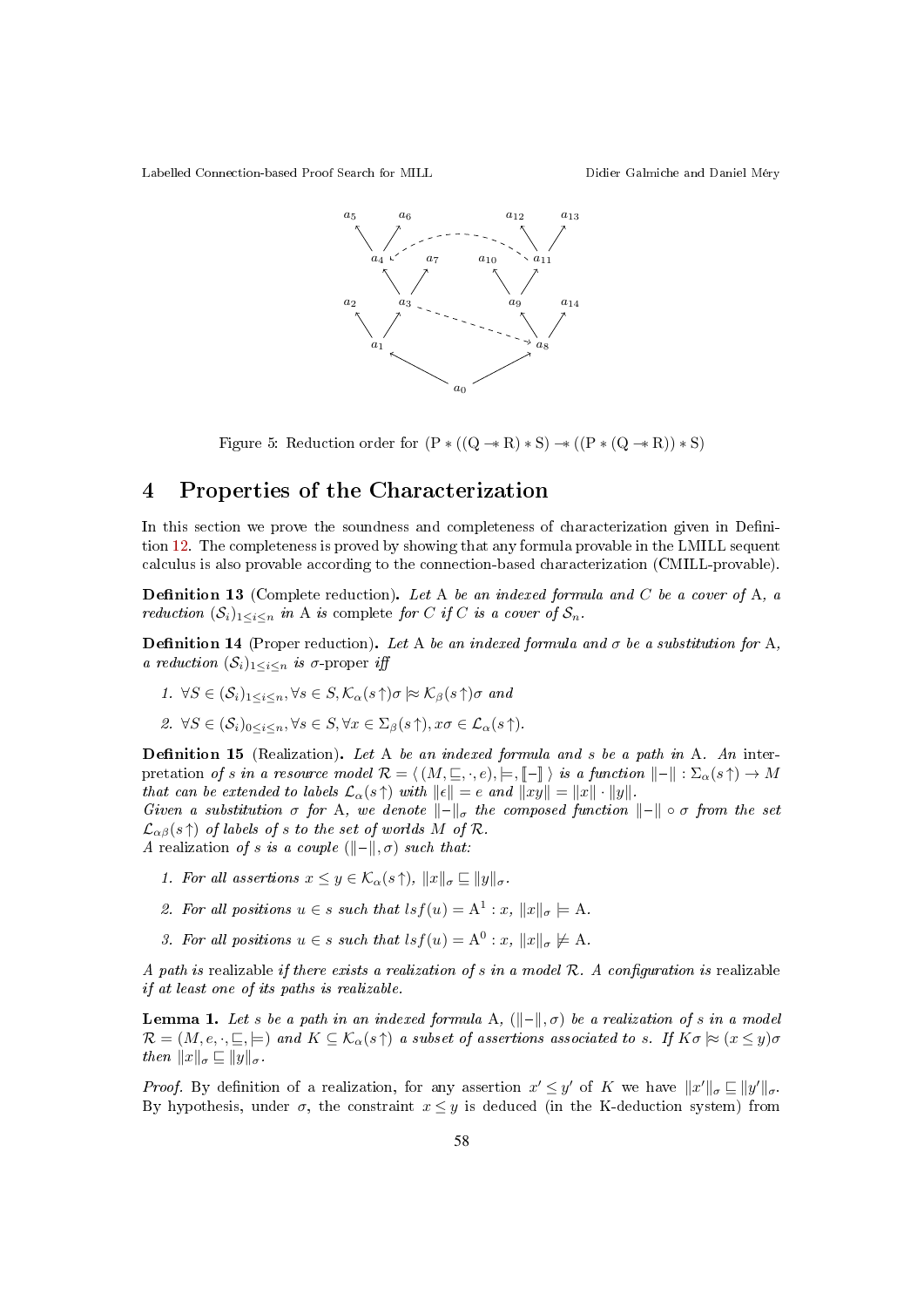assertions of K by rules expressing reflexivity and transitivity of  $\leq$  and also compatibility of label composition with  $\leq$ . Moreover, by definition of a preorder,  $\sqsubseteq$  is reflexive and transitive and by definition of a MILL-model, world composition is compatible with  $\sqsubseteq$  in R. Consequently, the rules of the K-deduction system transfer the notion of realizability from premisses to conclusion.  $\Box$ 

**Lemma 2.** Let A be an indexed formula,  $\sigma$  be a substitution for A and  $(S_i)_{1 \leq i \leq n}$  be a  $\sigma$ -proper reduction for A, if  $S_i$  is  $\sigma$ -realizable then  $S_{i+1}$  is  $\sigma$ -realizable.

*Proof.* As the configuration  $S_i$  is realizable under  $\sigma$ , it contains a path s that is realizable under  $\sigma$  in a model  $(M, e, \cdot, \sqsubseteq, \models)$  for a interpretation  $\Vert - \Vert$ . Let us suppose that  $\mathcal{S}_{i+1}$  is obtained by a reduction of a position u in a path of S. If  $u \notin s$  then  $S_{i+1}$  remains realizable under  $\sigma$  because it always contains the path s. Otherwise, we proceed by case analysis depending on the principal connective of  $lsf(u) = A^{pol}$ : x and show that  $S_{i+1}$  remains realizable under  $\sigma$ :

• Case  $(B*C)^{1}$ : x

The path s is reduced into s' by replacing the position u by its children positions  $[u]_1$  and  $[u]_2$  such that  $lsf([u]_1) = B^1 : u$  and  $lsf([u]_2) = C^1 : \tilde{u}$ . Then  $\Sigma_{\alpha}(s' \uparrow) = \Sigma_{\alpha}(s \uparrow) \cup \{u, \tilde{u}\}\$ and  $\mathcal{K}_{\alpha}(s' \uparrow) = \mathcal{K}_{\alpha}(s \uparrow) \cup \{u\tilde{u} \leq x\}$ . By hypothesis,  $\Vert - \Vert_{\sigma}$  is a realization of s and then  $||x||_{\sigma} \models B*C$ . Thus, by definition of  $\models$ , there exist two worlds  $m, n \in M$  such that  $m \cdot n \subseteq ||x||_{\sigma}$ ,  $m \models B$  and  $n \models C$ . We then extend  $||-||$  to u and uv by defining  $||u|| = m$  and  $||\tilde{u}|| = n$  to obtain  $||u||_{\sigma} \models B$ ,  $||\tilde{u}||_{\sigma} \models C$  and  $||u\tilde{u}||_{\sigma} = ||u||_{\sigma} \cdot ||\tilde{u}||_{\sigma} \sqsubseteq ||x||_{\sigma}$ . Consequently  $s'$  is realizable under  $\sigma$ .

• Case  $(B*C)^0 : x$ 

The path is reduced into two paths s' and s'' such that  $\Sigma_{\beta}(s' \uparrow) = \Sigma_{\beta}(s \uparrow) \cup \{u\},$  $\Sigma_{\beta}(s'' \uparrow) = \Sigma_{\beta}(s \uparrow) \cup \{\tilde{u}\}\$ and  $\mathcal{K}_{\beta}(s' \uparrow) = \mathcal{K}_{\beta}(s'' \uparrow) = \mathcal{K}_{\beta}(s \uparrow) \cup \{u\tilde{u} \leq x\}$ . By hypothesis the reduction  $(S_i)_{1 \leq i \leq n}$  is  $\sigma$ -proper and we have  $\mathcal{K}_{\alpha}(s' \uparrow) \sigma \approx \mathcal{K}_{\beta}(s' \uparrow) \sigma$  and  $\mathcal{K}_{\alpha}(s'' \uparrow) \sigma \approx \mathcal{K}_{\beta}(s'' \uparrow) \sigma$ . In particular  $\mathcal{K}_{\alpha}(s \uparrow) = \mathcal{K}_{\alpha}(s' \uparrow) = \mathcal{K}_{\alpha}(s'' \uparrow), \mathcal{K}_{\beta}(s' \uparrow) = \mathcal{K}_{\beta}(s'' \uparrow)$ and  $u\tilde{u} \leq x \in \mathcal{K}_{\beta}(s' \uparrow)$  entail  $\mathcal{K}_{\alpha}(s \uparrow) \sigma \approx (u\tilde{u} \leq x)\sigma$ . As  $\Vert - \Vert_{\sigma}$  is a realization of s, we have  $||x||_{\sigma} \not\models B * C$  and from Lemma 1 we deduce  $||u||_{\sigma} \cdot ||\tilde{u}||_{\sigma} \sqsubseteq ||x||_{\sigma}$ . Then, by definition of  $\models$ , for all worlds  $m, n \in M$  such that  $m \cdot n \subseteq ||x||_{\sigma}$ , we have either  $m \not\models B$  or  $n \not\models C$ . In particular, we have either  $||u||_{\sigma} \not\models B$  or  $||\tilde{u}||_{\sigma} \not\models C$ . Consequently, either s' is realizable under  $\sigma$  or  $s''$  is realizable under  $\sigma$ .

• The other cases are similar.

 $\Box$ 

**Lemma 3.** Let A be an indexed formula and  $\sigma$  be a substitution for A. If a path s is complementary under  $\sigma$  then it is not realizable under  $\sigma$ .

*Proof.* Let us suppose that s contains a connection  $\langle u, v \rangle$  such that  $f(u) = f(v)$ ,  $pol(u) =$ 1,  $pol(v) = 0$  and  $\mathcal{K}_{\alpha}(s\uparrow)\sigma \approx slab(u)\sigma \leq slab(v)\sigma$ . If s is realizable under  $\sigma$  for an interpretation  $\Vert - \Vert$  in a model R then  $\Vert$ slab $(u) \Vert_{\sigma} \models f(u)$ ,  $\Vert$ slab $(v) \Vert_{\sigma} \models f(u)$  and  $\Vert$ slab $(u) \Vert_{\sigma} \sqsubseteq$  $\|slab(v)\|_{\sigma}$ , which is contradictory because by Kripke monotonicity  $\|slab(u)\|_{\sigma} \subseteq \|slab(v)\|_{\sigma}$ <br>and  $\|slab(u)\|_{\sigma} \models f(u)$  entail  $\|slab(v)\|_{\sigma} \models f(u)$ . The case of a 1-connection is similar and  $\|slab(u)\|_{\sigma} \models f(u)$  entail  $\|slab(v)\|_{\sigma} \models f(u)$ . The case of a 1-connection is similar.

Theorem 2 (Soundness). If a formula A is CMILL-provable then it is valid.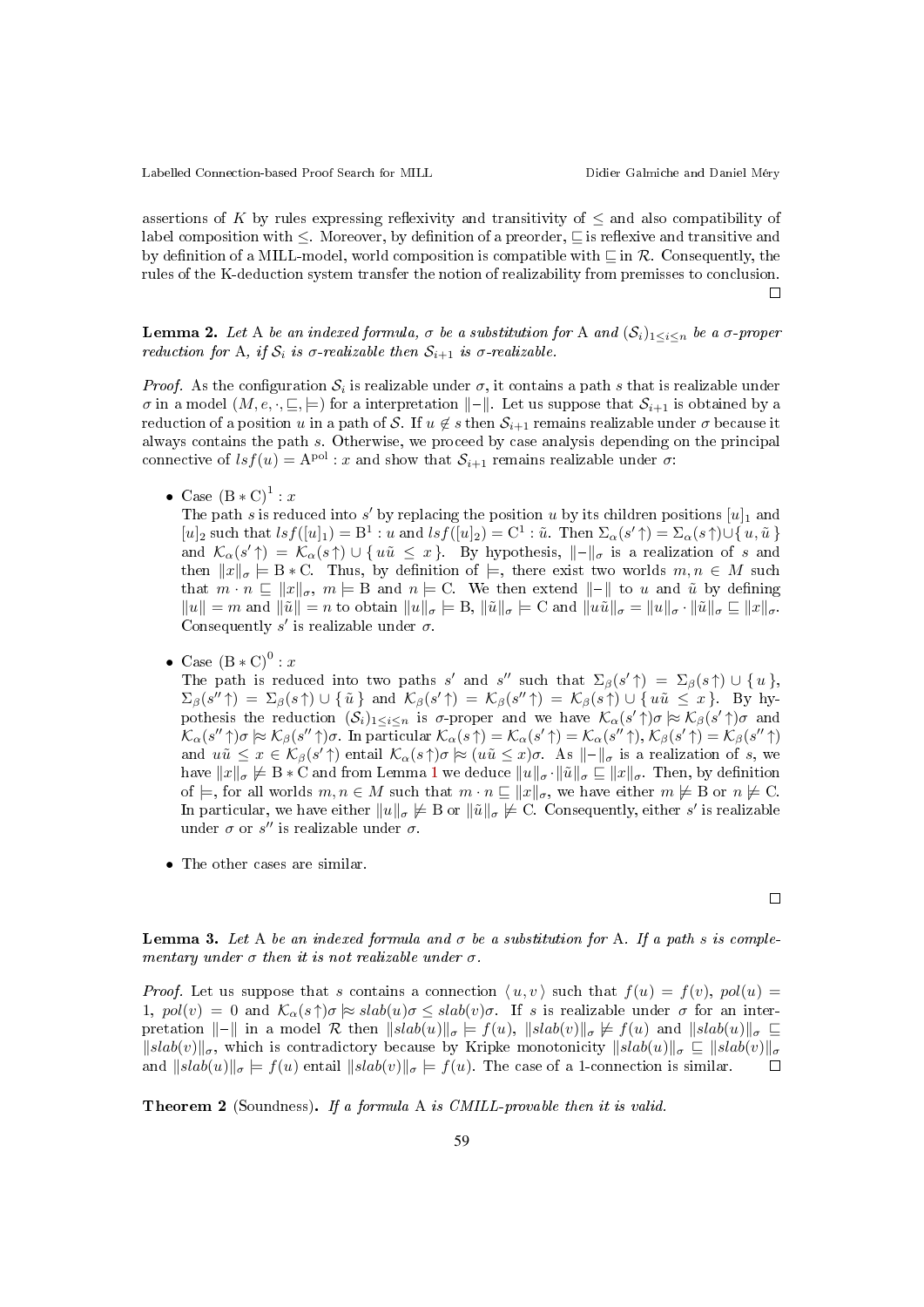*Proof.* As A is provable, there is a cover C of the set of atomic paths of A, a substitution  $\sigma$ and a certification  $\gamma$  for A satisfying the conditions of Definition 12.

Let us suppose that A is not valid. Then, there exists a model  $\mathcal{R} = (M, e, \cdot, \sqsubseteq, \models)$  such that  $e \not\models A$ . The initial configuration  $S_1 = \{ \{a_0\} \}$  is then trivially realizable under  $\sigma$  by considering the interpretation  $\Vert - \Vert$  the domain of which is empty. It is easy to show that conditions (C1) to (C5) entail the existence of a reduction  $(S_i)_{1\leq i\leq n}$  from  $S_1$  that is complete for C,  $\sigma$ -proper and such that all paths of  $S_n$  contain at least a connection of C. As  $S_1$  is realizable under  $\sigma$ , Lemma 2 entails that the configuration  $S_n$  is also realizable under  $\sigma$ . But then, by Lemma 3, we deduce that  $\mathcal{S}_n$  cannot be complementary, which is a contradiction. Therefore, A is valid.  $\square$ 

Let us now consider the question of completeness of this characterization.

#### Theorem 3 (Completeness). If a formula A is valid then A is CMILL-provable.

Proof. From the sound and completeness of MILL-models, it is sufficient to prove that if A is LMILL-provable then A is CMILL-provable (provable by the connection characterization). The proof is by induction on a LMILL-proof of A, knowing that a sequent  $\Gamma \vdash A$  is provable in LMILL if and only if the formula  $\Phi_{\Gamma} \rightarrow \mathbb{A}$  is provable in LMILL, where  $\Phi_{\Gamma}$  is the formula obtained by replacing each comma in the context Γ with multiplicative conjunction ∗.

- Case  $ax$ : the axiom  $A \vdash A$  corresponds to the formula  $A \rightarrow A$  which is trivially CMILLprovable.
- Case  $\rightarrow$  R: By induction hypothesis we suppose that the sequent  $\Gamma$ , A  $\vdash$  B is provable and we show that the sequent  $\Gamma \vdash A \twoheadrightarrow B$  is also provable. If  $\Gamma, A \vdash B$  is CMILL-provable an atomic reduction  $\mathcal{R}_1 = (\mathcal{S}_i)_{1 \leq i \leq n}$  of  $((\Phi_{\Gamma} * A) \rightarrow B)$ , a cover C of  $\mathcal{S}_n$ , a substitution  $\sigma$ and a certification  $\gamma$  for A that satisfy the conditions of Definition 12.

From the atomic reduction  $\mathcal{R}_1$  for  $((\Phi_{\Gamma} * A) \rightarrow B)$  we can build an atomic reduction  $\mathcal{R}_2$  for  $(\Phi_{\Gamma} \rightarrow (A \rightarrow B))$ . On the left-hand side of the next figure, we describe the first steps of the reduction  $\mathcal{R}_1$  and, on the right-hand side, we describe the first steps of the corresponding reduction  $\mathcal{R}_2$ . We represent here a path s as a set of signed formulae and not as a set of positions, namely we have  $lsf(s) = \{lsf(u) | u \in s\}.$ 

$$
\left\{\n\begin{array}{c}\n\{((\Phi_{\Gamma} * A) \rightarrow B)^0 : \epsilon\} \\
\downarrow \\
\{\ (\Phi_{\Gamma} * A)^1 : a_0, B^0 : \tilde{a}_0\} \\
\downarrow \\
\{\Phi_{\Gamma}^1 : a_1, A^1 : \tilde{a}_1, B^0 : \tilde{a}_0\}\n\end{array}\n\right\}\n\quad\n\left\{\n\begin{array}{c}\n\{(\Phi_{\Gamma} \rightarrow (A \rightarrow B))^0 : \epsilon\} \\
\downarrow \\
\{\Phi_{\Gamma}^1 : a_0, (A \rightarrow B)^0 : \tilde{a}_0\} \\
\downarrow \\
\{\Phi_{\Gamma}^1 : a_0, A^1 : a_i, B^0 : \tilde{a}_i\} \\
\downarrow \\
\vdots \\
\hmatrix \\
\mathcal{R}_2\n\end{array}
$$

We observe that the first reduction steps in  $\mathcal{R}_1$  and  $\mathcal{R}_2$  lead to paths containing the same signed formulae, modulo a renaming of  $a_1$  into  $a_0$ , of  $\tilde{a}_1$  into  $a_i$  and of  $\tilde{a}_0$  into  $\tilde{a}_i$ . Consequently, modulo the renaming, we can reduce  $\mathcal{R}_2$  by applying exactly the same reduction steps than for  $\mathcal{R}_1$ . Then, after the two first steps previously described,  $\mathcal{R}_1$  and  $\mathcal{R}_2$  introduce the same signed formulae and then the same constraints (assertions and requirements) between labels, modulo renaming.

Moreover, the assertions  $\{a_0\tilde{a}_0\leq, a_1\tilde{a}_1\leq \tilde{a}_0\}$  introduced in the two first steps of  $\mathcal{R}_1$  entail relations between labels  $\tilde{a}_0, a_1, \tilde{a}_1$  of  $\mathcal{R}_1$  weaker than the ones between labels  $a_0, a_i, \tilde{a}_i$  in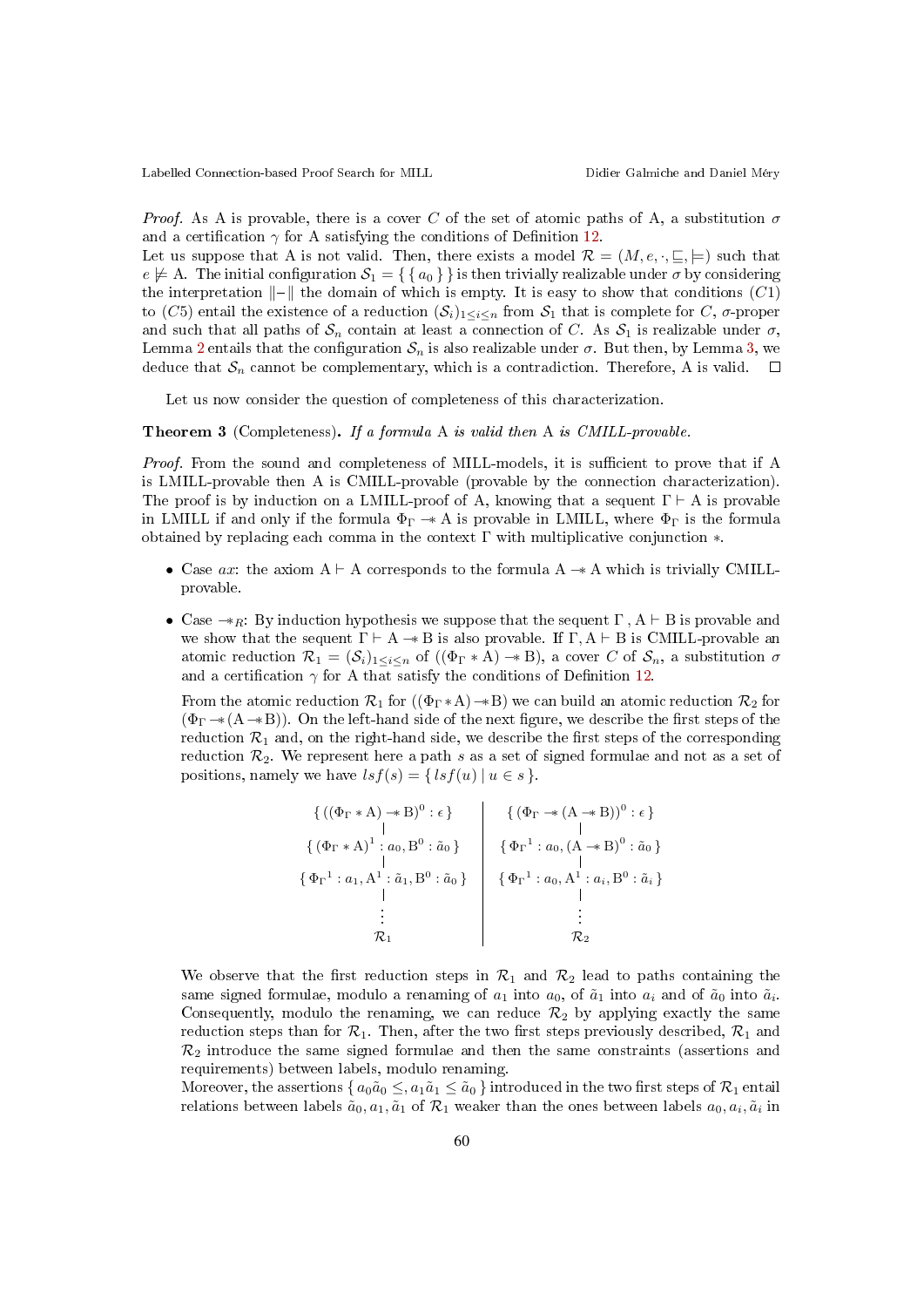$$
\begin{array}{c}\n\overline{\Gamma, x \leq y, A : x \vdash A : y, \Delta} \ id & \overline{\Gamma, \epsilon \leq x \vdash x : 1, \Delta} \ 1_R \quad \frac{\Gamma, \epsilon \leq x \vdash \Delta}{\Gamma, 1 : x \vdash \Delta} \ 1_L \\
\frac{\Gamma, ab \leq x, A : a, B : b \vdash \Delta}{\Gamma, A * B : x \vdash \Delta} *_{L} & \frac{yz \leq x, \Gamma \vdash A : y, \Delta \quad yz \leq x, \Gamma \vdash B : z, \Delta}{\Gamma, yz \leq x \vdash A * B : x, \Delta} *_{R} \\
\Gamma, xy \leq z \vdash A : y, \Delta \quad \Gamma, xy \leq z, B : z \vdash \Delta \quad \Gamma, A : a, xa \leq b \vdash B : b, \Delta\n\end{array}
$$

$$
\frac{\Gamma, xy \leq z \land A \cdot y, \Delta \quad 1, xy \leq z, \Delta \cdot z \land \Delta}{\Gamma, xy \leq z, A \to B : x \vdash \Delta} \xrightarrow{1, A \cdot a, xa \leq 0 \land B \cdot b, \Delta} \neg *_{R}
$$

$$
\frac{\Gamma}{\Gamma} \xrightarrow{\chi} \frac{\Gamma}{\Gamma} \xrightarrow{\Gamma} \frac{\Gamma}{\Gamma} \xrightarrow{\chi} \frac{\Gamma}{\Gamma} \xrightarrow{\chi} \frac{\Gamma}{\Gamma} \frac{\chi}{\Gamma} \frac{\chi}{\Gamma} \frac{\chi}{\Gamma} \frac{\chi}{\Gamma} \frac{\chi}{\Gamma} \frac{\chi}{\Gamma} \frac{\chi}{\Gamma} \frac{\chi}{\Gamma} \frac{\chi}{\Gamma} \frac{\chi}{\Gamma} \frac{\chi}{\Gamma} \frac{\chi}{\Gamma} \frac{\chi}{\Gamma} \frac{\chi}{\Gamma} \frac{\chi}{\Gamma} \frac{\chi}{\Gamma} \frac{\chi}{\Gamma} \frac{\chi}{\Gamma} \frac{\chi}{\Gamma} \frac{\chi}{\Gamma} \frac{\chi}{\Gamma} \frac{\chi}{\Gamma} \frac{\chi}{\Gamma} \frac{\chi}{\Gamma} \frac{\chi}{\Gamma} \frac{\chi}{\Gamma} \frac{\chi}{\Gamma} \frac{\chi}{\Gamma} \frac{\chi}{\Gamma} \frac{\chi}{\Gamma} \frac{\chi}{\Gamma} \frac{\chi}{\Gamma} \frac{\chi}{\Gamma} \frac{\chi}{\Gamma} \frac{\chi}{\Gamma} \frac{\chi}{\Gamma} \frac{\chi}{\Gamma} \frac{\chi}{\Gamma} \frac{\chi}{\Gamma} \frac{\chi}{\Gamma} \frac{\chi}{\Gamma} \frac{\chi}{\Gamma} \frac{\chi}{\Gamma} \frac{\chi}{\Gamma} \frac{\chi}{\Gamma} \frac{\chi}{\Gamma} \frac{\chi}{\Gamma} \frac{\chi}{\Gamma} \frac{\chi}{\Gamma} \frac{\chi}{\Gamma} \frac{\chi}{\Gamma} \frac{\chi}{\Gamma} \frac{\chi}{\Gamma} \frac{\chi}{\Gamma} \frac{\chi}{\Gamma} \frac{\chi}{\Gamma} \frac{\chi}{\Gamma} \frac{\chi}{\Gamma} \frac{\chi}{\Gamma} \frac{\chi}{\Gamma} \frac{\chi}{\Gamma} \frac{\chi}{\Gamma} \frac{\chi}{\Gamma} \frac{\chi}{\Gamma} \frac{\chi}{\Gamma} \frac{\chi}{\Gamma} \frac{\chi}{\Gamma} \frac{\chi}{\Gamma} \frac{\chi}{\Gamma} \frac{\chi}{\Gamma} \frac{\chi}{\Gamma} \frac{\chi}{\Gamma} \frac{\chi}{\Gamma} \frac{\chi}{\Gamma} \frac{\chi}{\Gamma} \frac{\chi}{\Gamma} \frac{\chi}{\Gamma} \frac{\chi}{\Gamma} \frac{\chi}{\Gamma} \frac{\chi}{\Gamma} \frac{\chi}{\Gamma} \frac{\chi}{\Gamma} \frac{\chi}{\Gamma} \frac{\chi}{\Gamma} \frac{\chi}{\Gamma} \frac{\chi}{\Gamma} \frac{\chi}{\Gamma}
$$

#### Side conditions:

 $-In *_{L}$  and  $-*_{R}$ , the constants a and b do not occur in the conclusion.  $\overline{\phantom{a}}$  In R the label x must already occur in the conclusion.

Figure 6: Labelled Sequent Calculus GMILL

 $\mathcal{R}_2$  by assertions  $\{a_0\tilde{a}_0 \leq \tilde{a}_0a_i \leq \tilde{a}_i\}$  introduced in the two first steps of  $\mathcal{R}_2$ . In fact,  $\mathcal{R}_1$  imposes  $slab(\Phi_{\Gamma})slab(A) \leq slab(B)$  while  $\mathcal{R}_2$  imposes  $slab(\Phi_{\Gamma})slab(A) = slab(B)$ . Consequently, as  $\mathcal{R}_1$  leads to a set of atomic paths satisfying the conditions of Definition 12, it is the same for  $\mathcal{R}_2$  by induction hypothesis.

- Case  $*_L$ : immediate by the translation  $\Phi$ , because  $\Phi_{\Gamma,A,B} = \Phi_{\Gamma,A*B}$ .
- The other cases are similar.

 $\Box$ 

### 5 A Labelled Sequent Calculus for MILL

From the previous characterization we can derive a sound and complete labelled sequent calculus GMILL<sup>3</sup> for MILL. Soundness and completeness are easy consequences of Theorem 2 and Theorem 3.

Labels and constraints for GMILL are defined similarly as in Section 3.1 except that GMILL does not make use of variables. The sequent calculus GMILL deals with sequents of the form  $\Gamma \vdash \Delta$  where  $\Gamma$  and  $\Delta$  are multisets containing labelled formulas,  $\Gamma$  being allowed to also contain constraints. Labelled formulas are pairs  $(A, x)$ , written A : x, where A is a formula and x is a label. Label constraints occurring in  $\Gamma$  are called assertions. We denote  $\Gamma_r$  the restriction of Γ to its constraints. GMILL does not have explicit requirements. Instead, the rules  $*<sub>R</sub>$  and  $\rightarrow$ <sub>L</sub> are required to have a specific constraint (which in the connection-based characterization

<sup>&</sup>lt;sup>3</sup> The G in GMILL is reminiscent of the fact that labels and label-constraints can be viewed as a graphical structure we usually call a resource-graph in related works.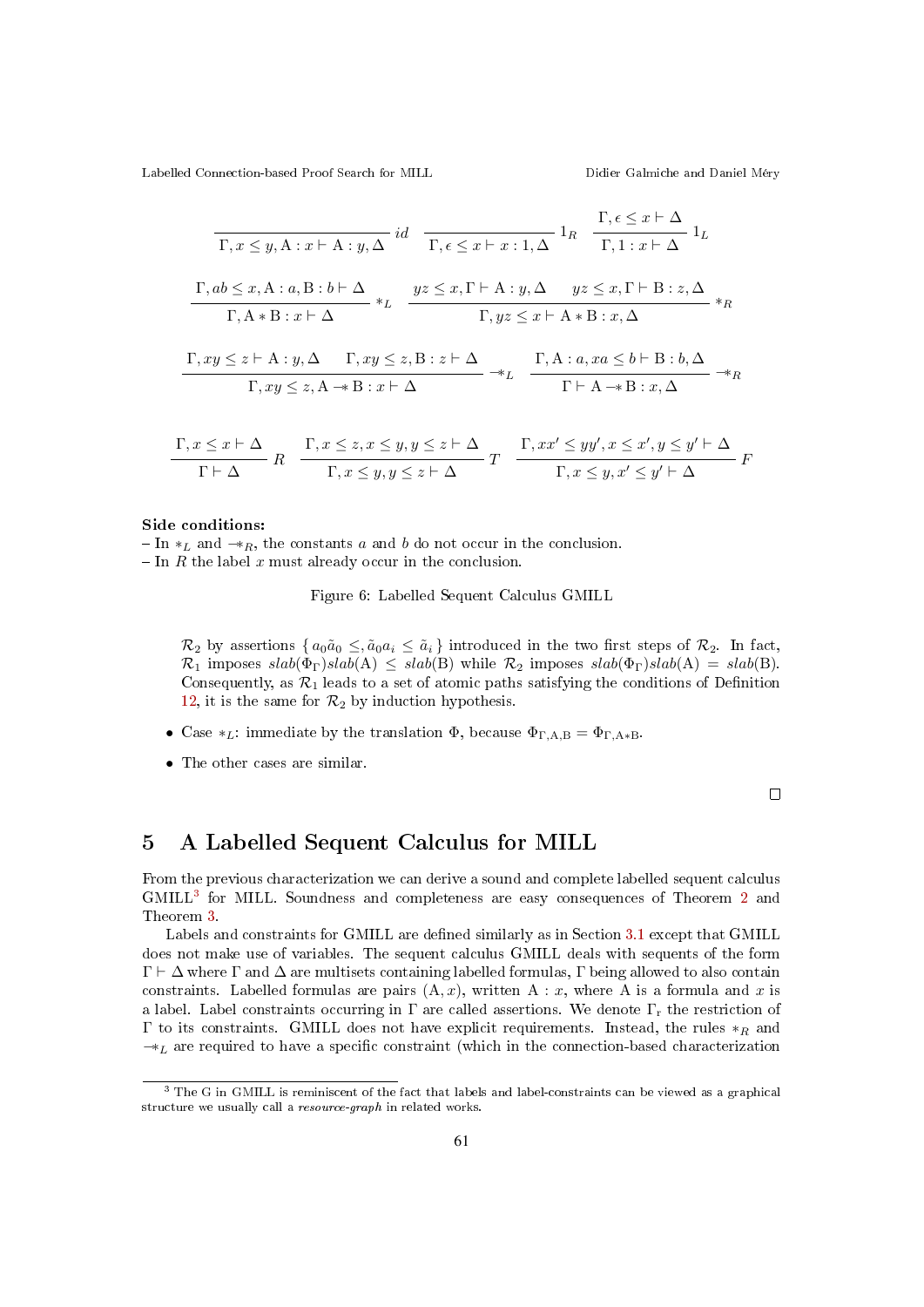| $\ldots, a_1 \leq a_1, \ldots, P : a_1, \ldots \vdash \ldots, P : a_1$                                                                                                                                                                           |              |
|--------------------------------------------------------------------------------------------------------------------------------------------------------------------------------------------------------------------------------------------------|--------------|
| $\Pi_3$                                                                                                                                                                                                                                          |              |
|                                                                                                                                                                                                                                                  |              |
| $\ldots, a_3 \leq a_3, \ldots, Q \rightarrow \mathbb{R} : a_3, \ldots \vdash \ldots, Q \rightarrow \mathbb{R} : a_3$                                                                                                                             |              |
| $\Pi_4$                                                                                                                                                                                                                                          |              |
| $\Pi_3$<br>$\Pi_4$                                                                                                                                                                                                                               |              |
| $a_1 a_3 \le a_1 a_3, a_3 \le a_3, \ldots, a_1 \le a_1, \ldots, P : a_1, Q \rightarrow R : a_3, \ldots \vdash \ldots, P * (Q \rightarrow R) : a_1 a_3$                                                                                           | ${}^{\ast}R$ |
| $a_3 \le a_3, \ldots, a_1 \le a_1, \ldots, P : a_1, Q \rightarrow R : a_3, \ldots \vdash \ldots, P * (Q \rightarrow R) : a_1 a_3$                                                                                                                | F            |
| $- R$<br>$a_1 a_3 \tilde{a}_3 \leq \tilde{a}_0, \ldots, P: a_1, Q \rightarrow R: a_3, \ldots \vdash \ldots, P * (Q \rightarrow R): a_1 a_3$                                                                                                      |              |
| $\Pi_1$                                                                                                                                                                                                                                          |              |
|                                                                                                                                                                                                                                                  |              |
| $\tilde{a}_3 \leq \tilde{a}_3, \ldots, S : \tilde{a}_3 \vdash \ldots, S : \tilde{a}_3$                                                                                                                                                           |              |
| $a_1a_3\tilde{a}_3 \leq \tilde{a}_0, a_1a_3\tilde{a}_3 \leq a_1\tilde{a}_1, a_1 \leq a_1, a_3\tilde{a}_3 \leq \tilde{a}_1, a_1\tilde{a}_1 \leq \tilde{a}_0, \epsilon a_0 \leq \tilde{a}_0, \ldots, S: \tilde{a}_3 \vdash \ldots, S: \tilde{a}_3$ |              |
| $\Pi_2$                                                                                                                                                                                                                                          |              |
| $\Pi_1$<br>$\Pi_2$                                                                                                                                                                                                                               |              |
| $*_{R}$<br>$a_1 a_3 \tilde{a}_3 \leq \tilde{a}_0, \ldots, P : a_1, Q \rightarrow R : a_3, S : \tilde{a}_3 \vdash ((P * (Q \rightarrow R)) * S) : \tilde{a}_0$                                                                                    |              |
| $a_1a_3\tilde{a}_3\leq a_1\tilde{a}_1,\ldots,a_1\tilde{a}_1\leq \tilde{a}_0,\ldots,P:a_1,Q\twoheadrightarrow R:a_3,S:\tilde{a}_3\vdash ((P*(Q\twoheadrightarrow R))\ast S):\tilde{a}_0$                                                          | Ŧ            |
| $a_1 \le a_1, a_3 \tilde{a}_3 \le \tilde{a}_1, \ldots, P : a_1, Q \rightarrow R : a_3, S : \tilde{a}_3 \vdash ((P * (Q \rightarrow R)) * S) : \tilde{a}_0$                                                                                       | $\cdot$ F    |
| $a_3\tilde{a}_3\leq \tilde{a}_1, a_1\tilde{a}_1\leq \tilde{a}_0, \epsilon a_0\leq \tilde{a}_0, P: a_1, Q\twoheadrightarrow R:a_3, S:\tilde{a}_3\vdash ((P*(Q\twoheadrightarrow R))\ast S):\tilde{a}_0$                                           | - R          |
| $a_1 \tilde{a}_1 \leq \tilde{a}_0, \epsilon a_0 \leq \tilde{a}_0, P: a_1, ((Q \rightarrow R) * S): \tilde{a}_1 \vdash ((P * (Q \rightarrow R)) * S): \tilde{a}_0$                                                                                |              |
| $\epsilon a_0 \leq \tilde{a}_0$ , $(P * ((Q \rightarrow R) * S) : a_0 \vdash ((P * (Q \rightarrow R)) * S) : \tilde{a}_0$                                                                                                                        |              |
| $\vdash (P * ((Q \rightarrow R) * S)) \rightarrow ((P * (Q \rightarrow R)) * S) : \epsilon$                                                                                                                                                      |              |
|                                                                                                                                                                                                                                                  |              |

Figure 7: GMILL-proof of  $(P * ((Q \rightarrow R) * S)) \rightarrow ((P * (Q \rightarrow R)) * S)$ 

corresponds to a requirement) occuring in  $\Gamma_r$  for the rules to be applicable. The rules of the GMILL calculus are given in Figure 6.

From the proof of Theorem 3, one can derive a translation of LMILL-proofs into GMILLproofs so that for any LMILL-proof the corresponding GMILL-proof applies the same rules in the same order. Therefore, since LMILL does not allow contraction, GMILL has no need for it too. Moreover, conditions (C1) to (C5) given in Definition 12 imply that whenever  $\ast_R$  and  $-$ \*<sub>L</sub> need to be applied in GMILL,  $\Gamma_r$  contains enough assertions to make the rule applicable. Therefore we have the following results.

Theorem 4. If a formula A has a proof in LMILL then it is has a proof in GMILL that follows the same rule application strategy.

Theorem 5. A formula A is provable in LMILL iff it is provable in GMILL.

Figure 5 illustrates how GMILL works by giving an example of a derivation in the GMILL